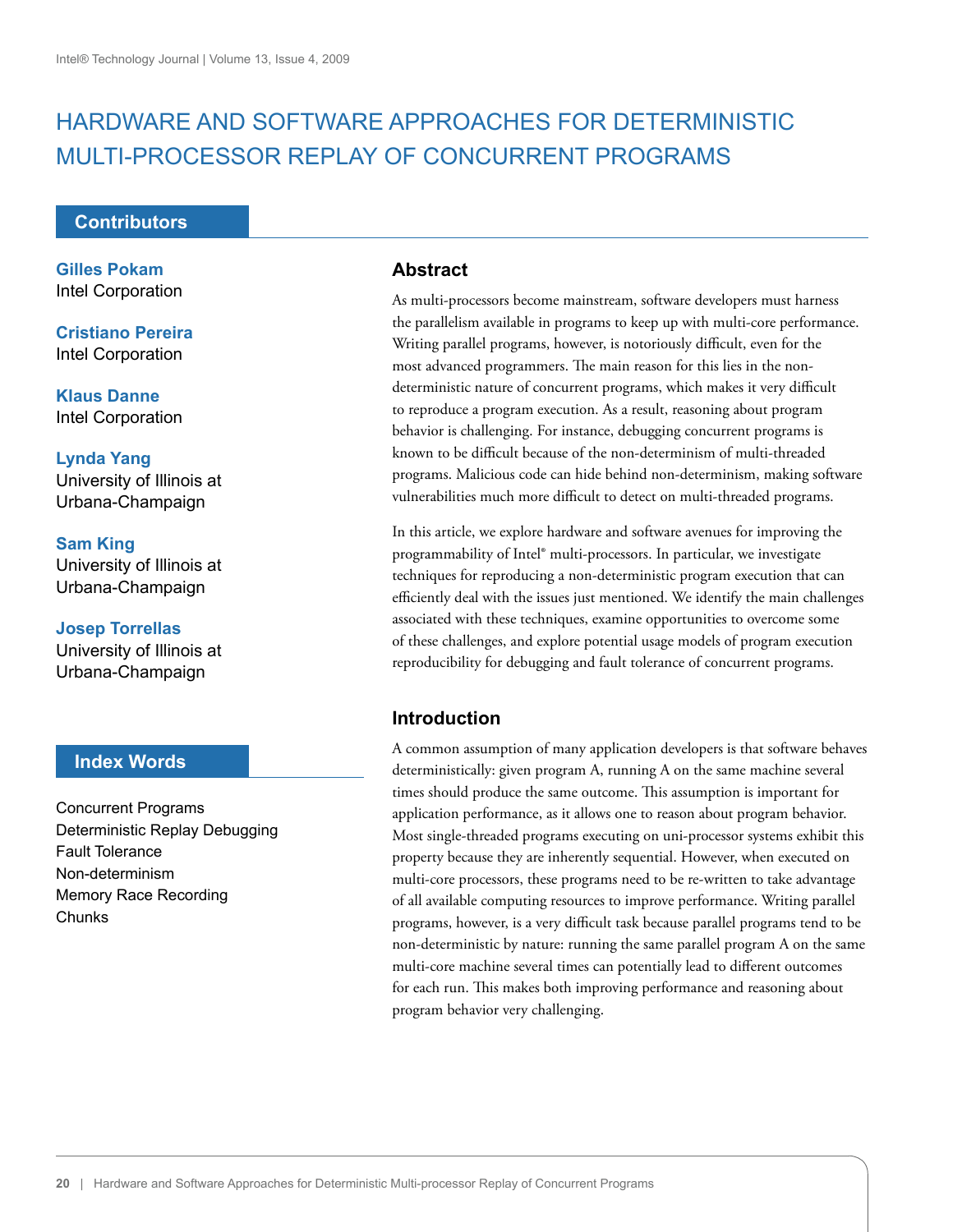Deterministic multi-processor replay (DMR) can efficiently deal with the non-deterministic nature of parallel programs. The main idea behind DMR is reproducibility of program execution. Reproducing a multi-threaded program execution requires recording all sources of non-determinism, so that during replay, these threads can be re-synchronized in the same way as in the original execution. On modern chip multi-processor (CMP) systems, the sources of non-determinism can be either input non-determinism (data inputs, keyboard, interrupts, I/O, etc.) or memory non-determinism (access interleavings among threads). These sources of non-determinism can be recorded by using either software or hardware, or a combination of both.

Software-only implementations of DMR can run on legacy machines without hardware changes, but they suffer from performance slowdowns that can restrict the applicability of DMR. To achieve performance levels comparable to hardware schemes, software approaches can be backed up with hardware support. In this article, we describe what the software-only approaches for DMR may look like, and what types of hardware support may be required to mitigate their performance. Our discussion starts with the details of DMR: we focus on the usage models and on the main challenges associated with recording and replaying concurrent programs. We then describe several ways in which DMR schemes can be implemented in software, and we elaborate on the various tradeoffs associated with these approaches. Finally, we describe hardware extensions to software-only implementations that can help mitigate performance and improve the applicability of DMR.

### **Why Record-and-Replay Matters**

Recording and deterministically replaying a program execution gives computer users the ability to travel backward in time, recreating past states and events in the computer. Time travel is achieved by recording key events when the software runs, and then restoring to a previous checkpoint and replaying the recorded log to force the software down the same execution path.

This mechanism enables a wide range of applications in modern systems, especially in multi-processor systems in which concurrent programs are subject to non-deterministic execution: such execution makes it very hard to reason about or reproduce a program behavior.

- *Debugging*. Programmers can use time travel to help debug programs [36, 39, 15, 4, 1] including programs with non-determinism [20, 33], since time travel can provide the illusion of reverse execution and reverse debugging.
- *Security*. System builders can use time travel to replay the past execution of applications looking for exploits of newly discovered vulnerabilities [19], to inspect the actions of an attacker [12], or to run expensive security checks in parallel with the primary computation [9].
- *Fault tolerance*. System designers can use replay as an efficient mechanism for recreating the state of a system after a crash [5].

*"Deterministic multi-processor replay (DMR)* can efficiently deal with the *non-deterministic nature of parallel programs."*

*"Recording and deterministically replaying a program execution gives computer users the ability to travel backward in time."*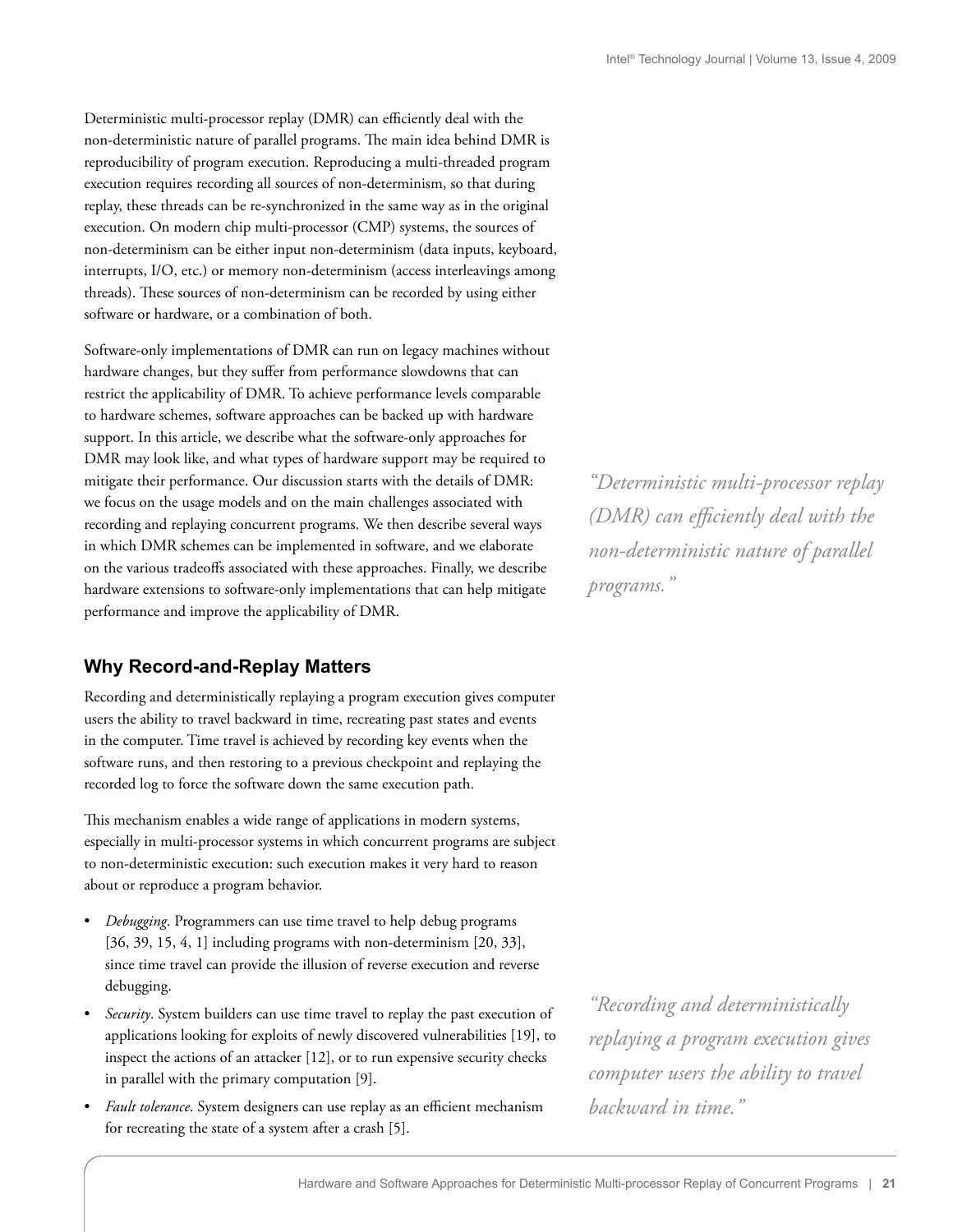*"Some of the input is not deterministic across different runs of the program, even if the program's command line arguments are the same."*

*"User-level replay has diff erent requirements from those of system-level replay."*

*"For a system-level record, all inputs that are external to the system are non-deterministic inputs."*

# **Non-determinism of Concurrent Programs**

The goal of deterministic replay is to be able to reproduce the execution of a program in the way it was observed during recording. In order to reproduce an execution, each instruction should see the same input operands as in the original run. This should guarantee the same execution paths for each thread. During an execution, a program reads data from either memory or register values. Some of the input is not deterministic across different runs of the program, even if the program's command line arguments are the same. Hence, in order to guarantee determinism these inputs need to be recorded in a log and injected at replay. In this section, we describe these sources of nondeterminism.

Deterministic replay can be done at different levels of the software stack. At the top level, one can replay only the user-level instructions that are executed. These include application code and system library code. This is the approach taken by BugNet [26], Capo [25], iDNA [3], and PinPlay [29]. At the lowest level, a system can record and replay all instructions executed in the machine, including both system-level and user-level instructions. Regardless of the level one is looking at, the sources of non-determinism can be divided into two sets: input read by the program and memory interleavings across different threads of execution. We now describe each source in more detail.

#### **Input Non-determinism**

Input non-determinism differs, depending on which layer of the system is being recorded for replay. User-level replay has different requirements from those of system-level replay. Conceptually, the non-deterministic inputs are all the inputs that are consumed by the system layer being recorded that are not produced by the same layer. For instance, for user-level replay, all inputs coming from the operating system are non-deterministic, because there is no guarantee of repeatability across two runs. A UNIX\* system call, such as *gettimeofday*, is inherently non-deterministic across two runs, for instance. For a system-level record, all inputs that are external to the system are nondeterministic inputs. External inputs are inputs coming from external devices (I/O, interrupts, DMAs). We now discuss the source of non-determinism at each level.

For user-level replay, the sources of non-determinism are listed as follows:

- *System calls*. Many system calls are non-deterministic. An obvious example is a timing-dependent call, such as the UNIX call *gettimeofday*. Other system calls can also be non-deterministic. A system call reading information from a network card may return different results, or a system-call reading from a disk may return different results.
- *Signals*. Programs can receive asynchronous signals that can be delivered at different times across two runs, making the control flow non-deterministic.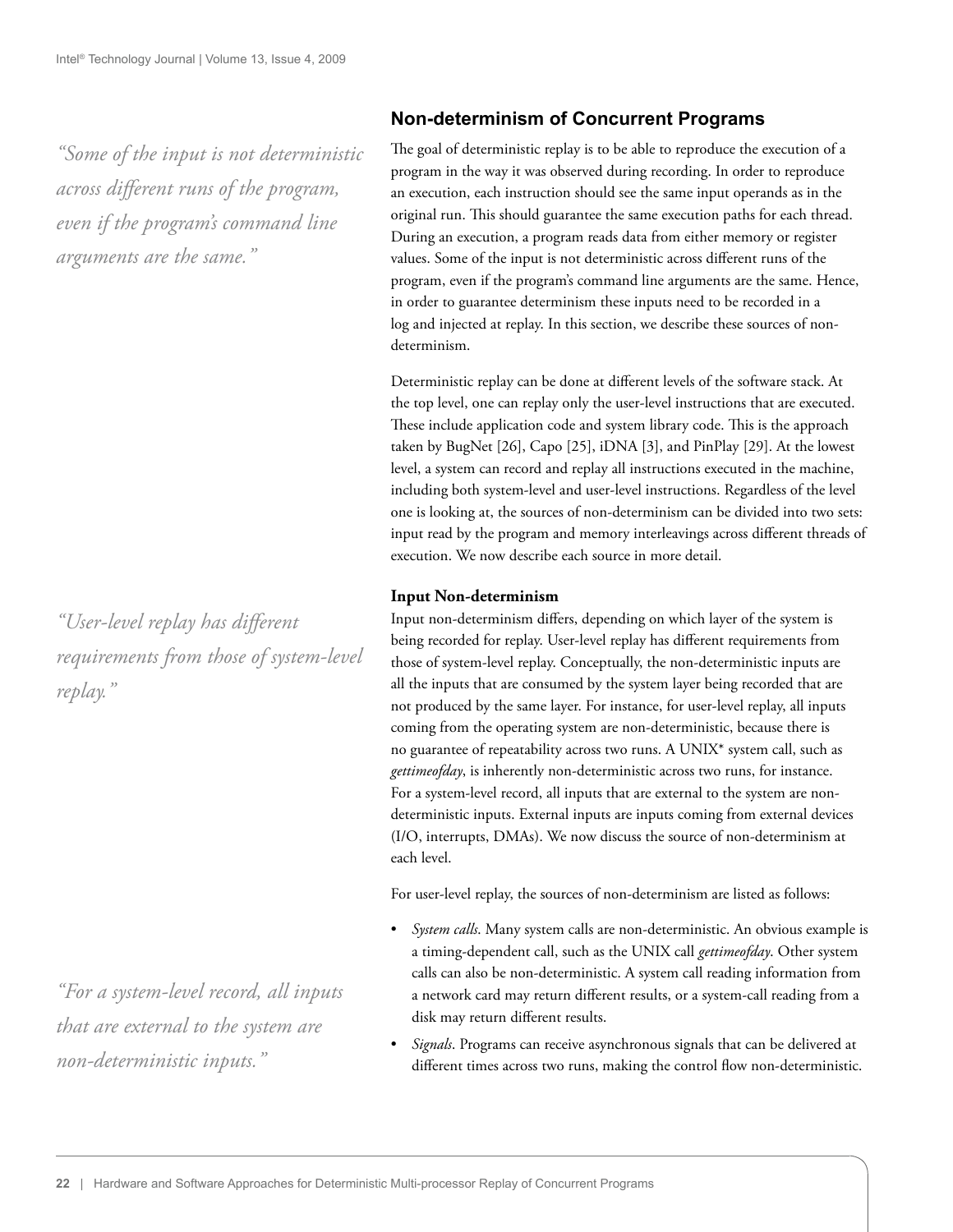• *Special architectural instructions*. On x86 architecture, some instructions are non-deterministic, such as RDTSC (read timestamp) and RDPMC (read performance counters). Across processor generations of the same architecture, CPUID will also return different values, if the replay happens in a processor other than the one in which the recording happened.

In addition to the non-deterministic inputs just mentioned, other sources of non-determinism at the user-level are the location of the program stack that can change from run to run and the locations where dynamic libraries are loaded during execution. Although these are not inputs to the program, they also change program behavior and need to be taken care of for deterministic replay.

At the system-level, the major sources of non-determinism are the following:

- *I/O*. It is common for most architectures to allow memory mapped I/O: loads and stores effectively read from and write to devices. If one is replaying the operating system code, the reads from I/O devices are not guaranteed to be repeatable. As a result, the values read by those load instructions need to be recorded.
- *Hardware interrupts*. Hardware interrupts trigger the execution of an interrupt service routine, which changes the control flow of the execution. Interrupts are used to notify the processor that some data (e.g., disk read) are available to be consumed. An interrupt is delivered at any point in time during the execution of the operating system code. A recorder needs to log the point at which the interrupt arrived and the content of the interrupt (what its source is: e.g., disk I/O, network I/O, timer interrupt, etc.).
- *Direct Memory Access (DMA)*. Direct memory accesses perform writes directly to memory without the intervention of the processor. The values written by DMA as well as the timestamp at which those values were written need to be recorded to be reproducible during replay.

In addition, the results of processor-specific instructions, such as x86 RDTSC, also need to be recorded as is the case with user-level code, in order to ensure repeatability.

*"Other sources of non-determinism at the user-level are the location of the program stack that can change from run to run and the locations where dynamic libraries are loaded during execution."*

*"A recorder needs to log the point at which the interrupt arrived and the content of the interrupt."*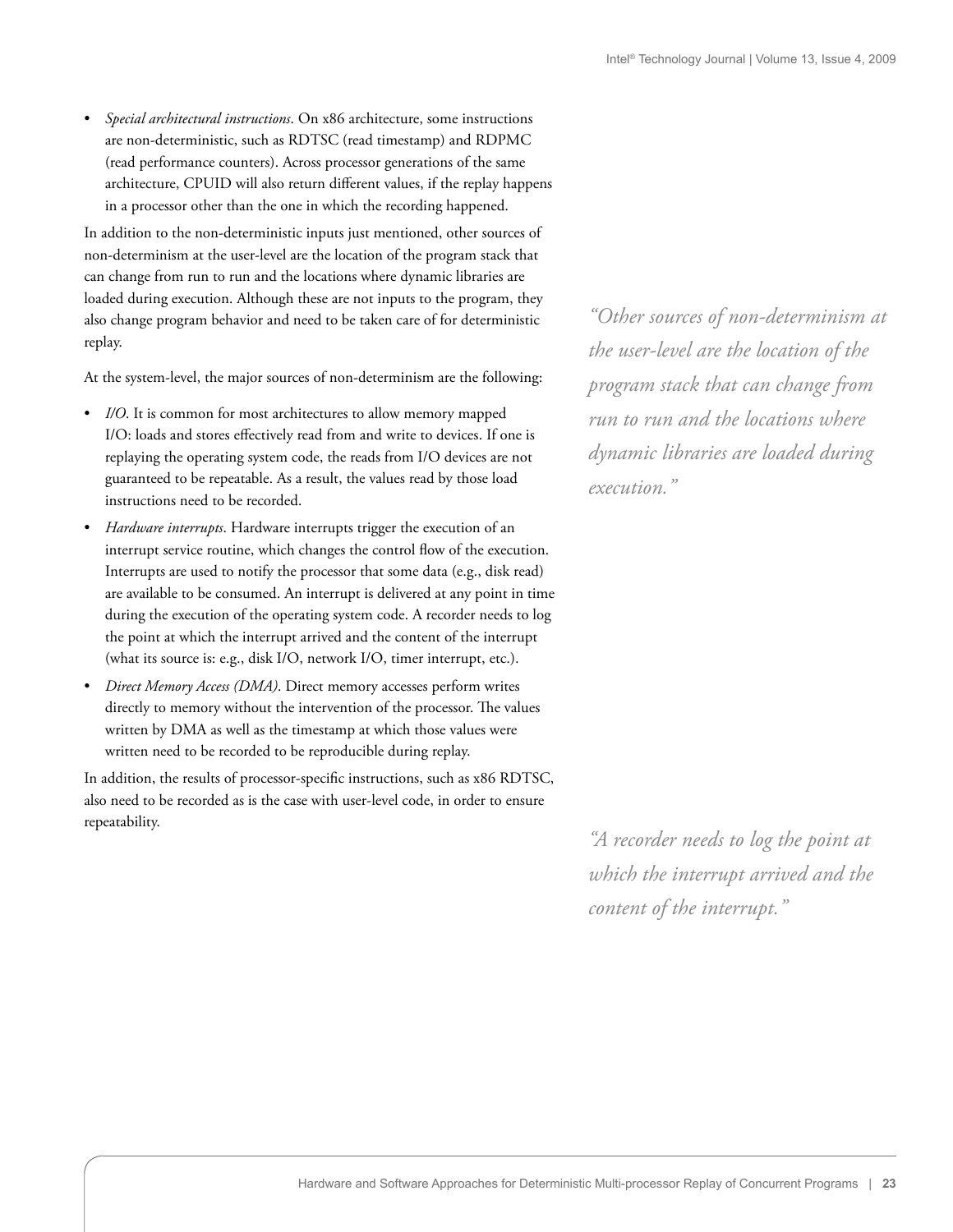*"In multi-core machines, an additional source of non-determinism is present and that is the order in which all threads in the system access shared memory."*

*"# e order in which races occur within the operating system code also needs to be recorded to guarantee deterministic replay."*

**Memory Interleaving**

Input non-determinism is present on single-core and multi-core machines. However, in multi-core machines, an additional source of non-determinism is present and that is the order in which all threads in the system access shared memory. This is typically known as memory races, where different runs of a program may result in different threads winning the race when trying to access a piece of shared memory. Memory races occur between synchronization operations (synchronization races) or between data accesses (data races). At the user-level, threads access memory in a different order, because the operating system may schedule them in a different order. This is due to interrupts being delivered at different times, because of differences in the architectural state (cache line misses, memory latencies, etc.) and also because of the load in the system. As a result, the shared memory values seen by each thread in different runs can change, resulting in different behavior for each thread across runs. This is the major source of non-determinism in multi-threaded programs. Races also occur among threads within the operating system, and the behavior across two runs is also not guaranteed to be the same. Hence the order in which races occur within the operating system code also needs to be recorded to guarantee deterministic replay.

### **Software Approaches for Deterministic Replay**

Software-only approaches to record-and-replay (R&R) can be deployed on current commodity hardware at no cost. As described in the previous section, an R&R solution needs to tackle two issues: logging and replaying nondeterministic inputs and enforcing memory access interleavings. We describe software-only solutions to both of these challenges next, and we provide details on the techniques used in recent deterministic replay approaches extant in literature. Because there are more software-only R&R-like systems than can possibly be discussed in this article, we choose to mention those that best characterize our focus. Once we've surveyed the literature, we discuss the remaining open challenges in software-only solutions.

#### **Reproducing Input Non-determinism**

Systems and programs execute non-deterministically due to the external resources they are exposed to and the timing of these resources. Thus, these external resources can be all viewed as *inputs*, whether they are user inputs, interrupts, system call effects, etc. Given the same inputs and the same initial state, the behavior of the system or application is *deterministic*. The approach to R&R, therefore, is to log these inputs during the logging phase and inject them back during replay.

*"An R&R solution needs to tackle two issues: logging and replaying nondeterministic inputs and enforcing memory access interleavings."*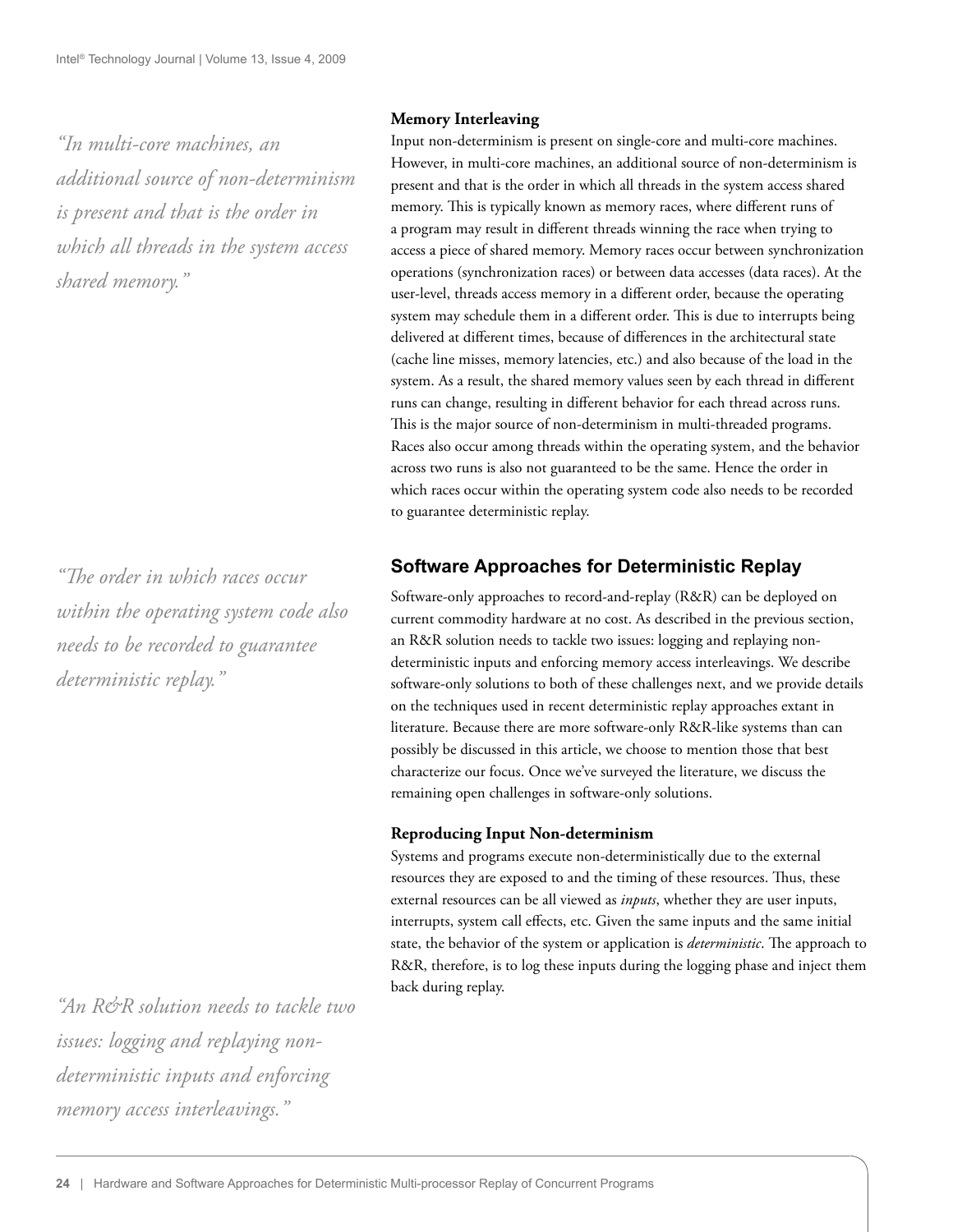| <b>Replay System</b>       | Level of Replay | <b>Usage Model</b>              | Implementation                                   |  |
|----------------------------|-----------------|---------------------------------|--------------------------------------------------|--|
| Bressoud and Schneider [5] | System          | Fault-tolerance                 | Virtual machine                                  |  |
| CapoOne [25]               | User            | General notion of "time travel" | Kernel modifications, ptrace                     |  |
|                            |                 | for multiple purposes           |                                                  |  |
| Flashback [36]             | User            | Debugging                       | Kernel modifications                             |  |
| iDNA[3]                    | User            | Debugging, profiling            | Dynamic instrumentation                          |  |
| Jockey [34]                | User            | Debugging                       | Library-based, rewrites system calls             |  |
| Liblog [16]                | User            | Debugging                       | Library-based, intercepts calls to libc          |  |
| ODR <sub>[2]</sub>         | User            | Debugging                       | Kernel modifications, ptrace                     |  |
| PinPlay [29]               | User            | Debugging, profiling            | Dynamic instrumentation                          |  |
| R <sub>2</sub> [17]        | User            | Debugging                       | Library-based, stubs for replayed function calls |  |
| ReVirt [13]                | System          | Security                        | Virtual machine                                  |  |
| <b>TTVM</b> [20]           | System          | Debugging                       | Virtual machine                                  |  |
| VMWare [38]                | System          | General replay                  | Virtual machine                                  |  |

Table 1 summarizes the replay systems under discussion in terms of the level of replay (user-level or system-level), usage model, and how they are implemented for replaying inputs.

**Table 1:** Summary of Approaches to Replaying Input Non-determinism Source: Intel Corporation, 2009

#### **User-level Input Non-determinism**

First, let us consider user application replay. For the most part, we discuss how several approaches handle system calls and signals, since together they represent a large part of the non-deterministic external resources exposed to the application. They also represent resources that have inherently deterministic timing and non-deterministic timing, respectively.

#### *System Calls*

An application's interaction with the external system state is generally confined to its system calls. We discuss in detail how two recent replay systems — Flashback [36] and CapoOne [25] — handle these system calls. Flashback can roll back the memory state of a process to user-defined checkpoints, and it supports replay by logging the process's interaction with the system. Flashback's usage model is for debugging software. CapoOne can log and replay multiple threads and processes in a given replay group, cohesively, while concurrently supporting multiple independent replay groups. It re-executes the entire application during replay. CapoOne requires additional hardware to support multi-processor replay; however, its technique for enforcing an application's external inputs is completely software-based.

*"Flashback can roll back the memory state of a process to user-defi ned checkpoints."*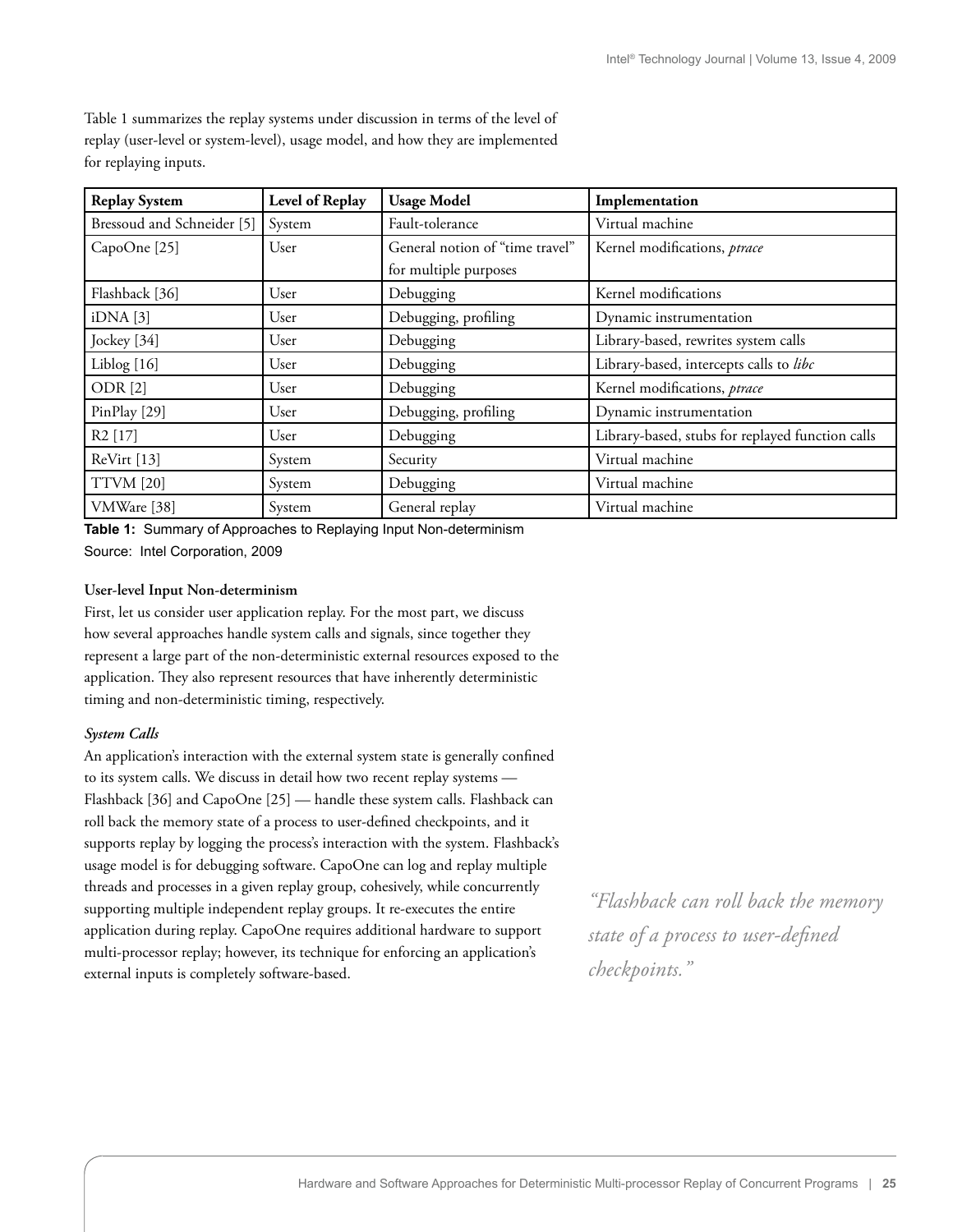*"Functions above the user-defi ned interface are re-executed during replay."*

*"Since signals are asynchronous and can occur at any point during the application's execution, they are a good example of a non-deterministic input that is time-related."*

Both Flashback and CapoOne interpose on system call routines: they log the inputs, results, and side-effects (copy\_to\_user) of each system call, and they inject the data back in during re-execution of system call entry and exit points. If the effect of a given system call is isolated to only the user application (e.g., getpid()), the actual call is bypassed during replay, and its effects are emulated by injecting the values retrieved from the log. On the other hand, if a system call modifies a system state that is outside of the replayed application (e.g., *fork*()), the system call is re-executed during replay in a manner such that its effect on the application is the same as during the logging phase. CapoOne interposes on system calls in user space via the *ptrace* mechanism, while Flashback does so with kernel modifications. Another replay scheme called ODR [2] describes similar techniques to handle system calls, by using both *ptrace* and kernel modules. Jockey [34], a replay debugger, is slightly different from Flashback and CapoOne in that Jockey links its own shared-object file to the replayed application and then rewrites the system calls of interest.

While all of these approaches automatically define the interface at which logging and replay occur, namely the system call boundary, R2 [17] is a librarybased replay debugger tool that allows the user to choose this demarcation. Functions above the user-defined interface are re-executed during replay, while those below it are emulated by using data from log files. Implementationwise, R2 generates, and later calls, the stub associated with each function that needs to be logged or replayed. The authors of R2 also address the issue of preserving order between function calls that are executed by different threads. R2 uses a Lamport clock [21] to either serialize all calls or allow them to occur concurrently, as long as causal-order is maintained.

#### *Signals*

With system calls, we are only interested in recording their effects, since they always execute at the same point in a given application. This is, however, untrue for signals. The purpose of a signal is to notify an application of a given event, and since signals are asynchronous and can occur at any point during the application's execution, they are a good example of a non-deterministic input that is time-related. Although Flashback does not support signal replay, Flashback's developers suggest using the approach described in [35]: i.e., use the processor's instruction counter to log exactly when the signal occurred. During replay, the signal would be re-delivered when the instruction counter reaches the logged value. Jockey, on the other hand, delays all signals encountered during the logging phase until the end of the next system call, which it logs with that system call. Thus, during replay, the signal is re-delivered at the end of the same system call. CapoOne and liblog [16], another replay debugger, use a similar technique.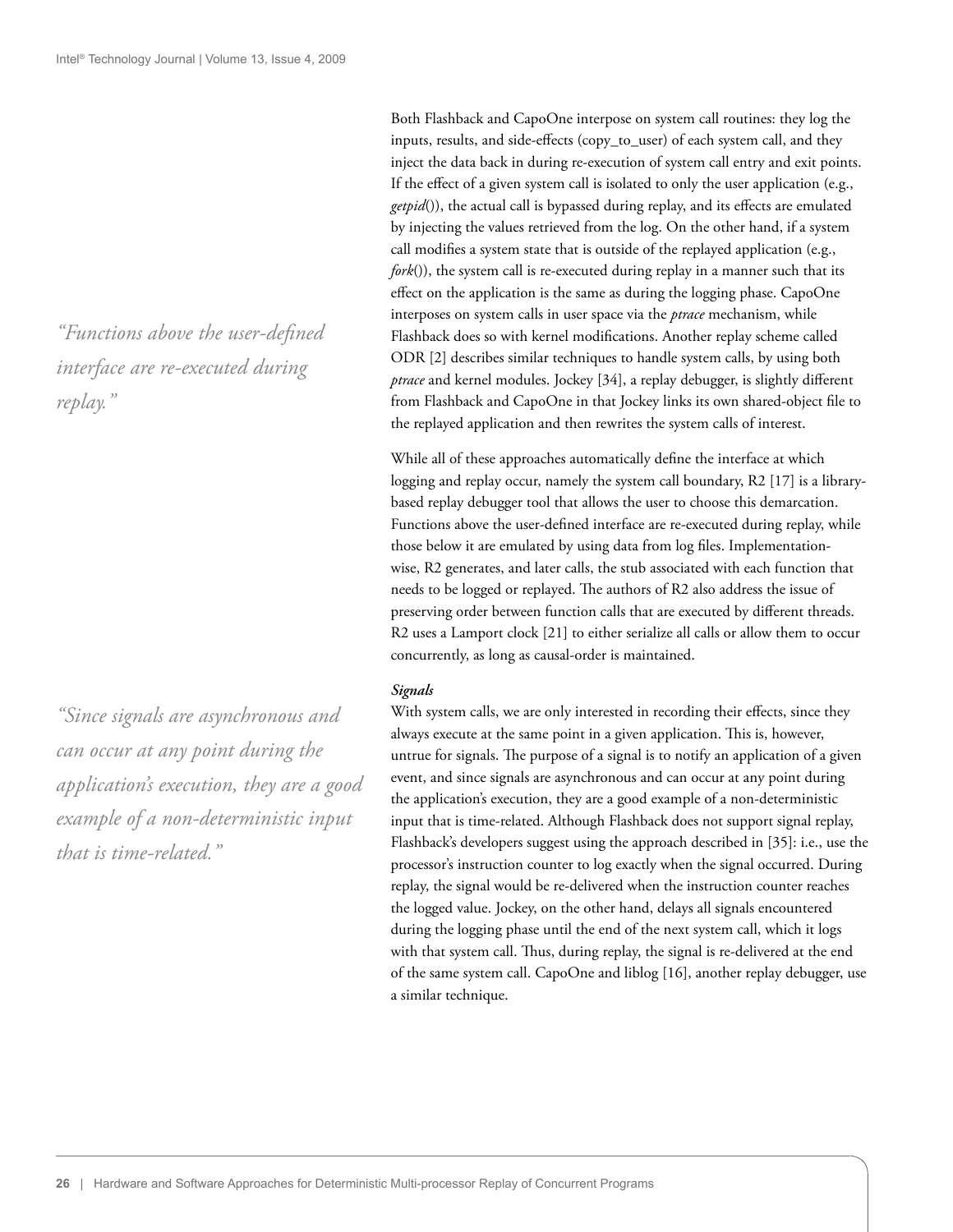#### *Dynamic Instrumentation*

PinPlay [29] and iDNA [3] are replay systems that focus on the application debugging usage model: they are based on the dynamic binary instrumentation of a captured program trace. Non-deterministic input is logged and replayed, by tracking and restoring changes to registers and main memory. PinPlay replays asynchronous signals by logging the instruction count of where signals occur.

#### **Full-system Input Non-determinism**

We move on to consider approaches for software-based, full-system replay, which include ReVirt [13], TTVM [20], the system described by [5], and VMWare [38]. The first three were designed for the usage models of security, debugging, and fault tolerance. Perhaps, unsurprisingly, all of these methods take advantage of virtual machines.

ReVirt uses UMLinux [6], a virtual machine that runs as a process on the host. Hardware components and events of the guest are emulated by software analogues. For example, the guest hard disk is a host file, the guest CD-ROM is a host device, and guest hardware interrupt events are simulated by the host delivering a signal to the guest kernel. With these abstractions, ReVirt is able to provide deterministic replay by checkpointing the virtual disk and then logging and replaying the inputs that are external to the virtual machine. Similar to user-application replay, each external input may require that only the data associated with it need be logged, or additionally, it may require that a timingfactor for those that are asynchronous be logged as well. ReVirt logs the input from external devices such as the keyboard and CD-ROM, non-deterministic results returned by system calls from the guest kernel to the host kernel, and non-deterministic hardware instructions such as *RDTSC*. Guest hardware interrupts, emulated by signals, are asynchronous, and thus ReVirt has to ensure that these are delivered at the same point in the execution path. The authors chose to use the program counter and the hardware retired branches counter to uniquely identify the point to deliver the signal.

TTVM uses ReVirt for its logging and replaying functionality, but makes changes that make it more suitable for its debugging usage model; for example, TTVM provides support for greater and more frequent checkpoints.

#### **Reproducing Memory Access Non-determinism**

The techniques we just described guarantee determinism for replaying singlethreaded applications or multi-threaded applications where the threads are independent from one another. Deterministic replay of multi-threaded applications, with threads communicating via synchronization or through shared memory, require additional support.

*"Non-deterministic input is logged and replayed, by tracking and restoring changes to registers and main memory."*

*"ReVirt is able to provide deterministic replay by checkpointing the virtual disk and then logging and replaying the inputs that are external to the virtual machine."*

*"Deterministic replay of multithreaded applications, with threads communicating via synchronization or through shared memory, require additional support."*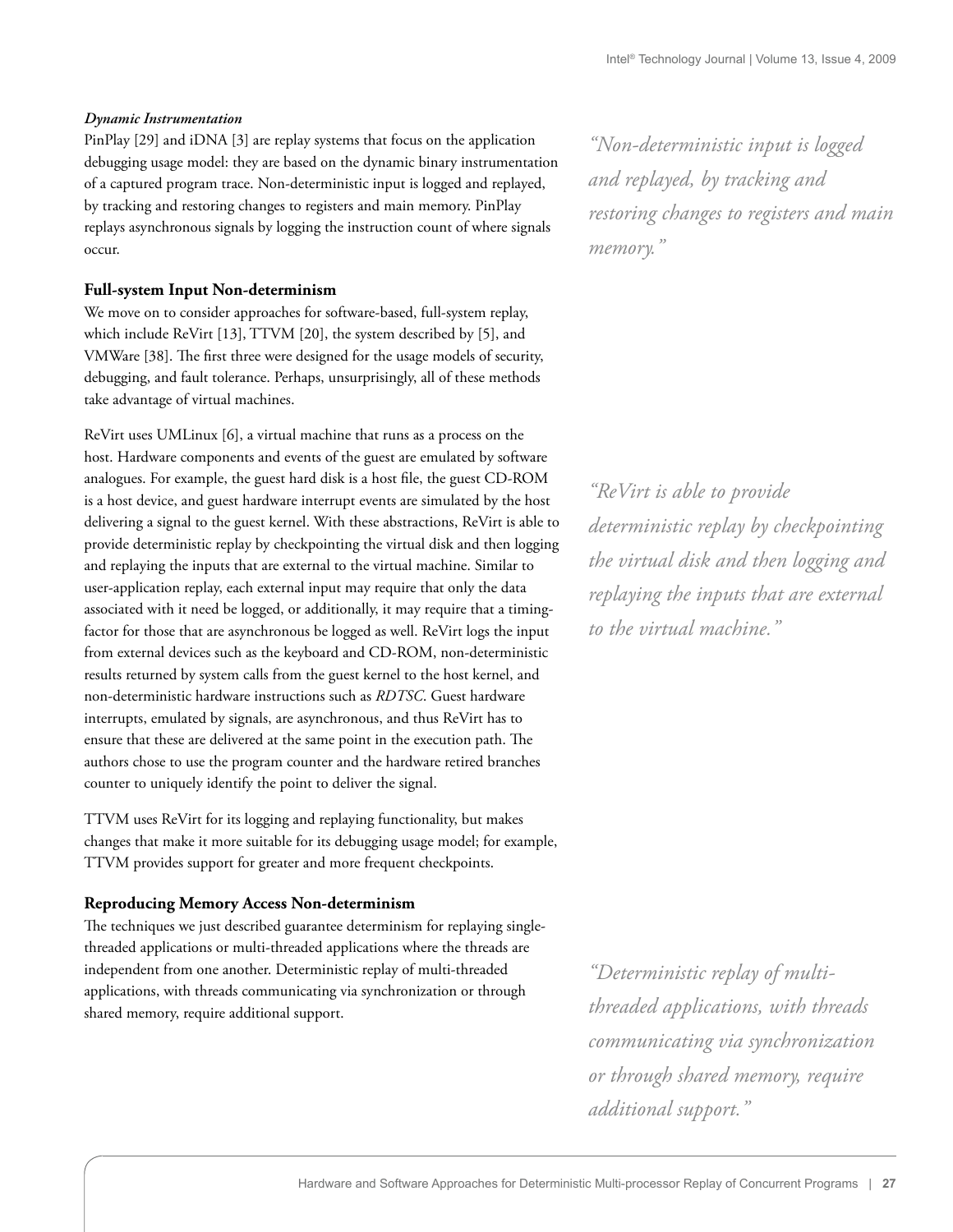Table 2 summarizes the replay systems we describe next in terms of usage model, multi-processor support, support for replaying data-races without additional analysis, and support for immediate replay without a stateexploration stage.

| <b>Replay System</b>          | <b>Usage Model</b>         | Multiprocessor<br>Support? | Data Race Support? | <b>Immediate Replay</b><br>(no offline state- |
|-------------------------------|----------------------------|----------------------------|--------------------|-----------------------------------------------|
|                               |                            |                            |                    | exploration stage)?                           |
| DejaVu <sup>[8]</sup>         | Debugging                  | $\rm No$                   | Yes                | Yes                                           |
| iDNA[3]                       | Debugging, profiling       | Yes                        | No                 | Yes                                           |
| Instant Replay [23]           | Debugging                  | Yes                        | No                 | Yes                                           |
| Kendo <sup>[27]</sup>         | Debugging, fault-tolerance | Yes                        | No                 | Yes                                           |
| Liblog [16]                   | Debugging                  | N <sub>o</sub>             | Yes                | Yes                                           |
| ODR <sub>[2]</sub>            | Debugging                  | Yes                        | Yes                | $\rm No$                                      |
| PinPlay [29]                  | Debugging                  | Yes                        | Yes                | Yes                                           |
| <b>PRES</b> [28]              | Debugging                  | Yes                        | Yes                | $\rm No$                                      |
| RecPlay [32]                  | Debugging                  | Yes                        | No                 | Yes                                           |
| Russinovich and Cogswell [33] | Debugging                  | $\rm No$                   | Yes                | Yes                                           |
| SMP-ReVirt [11]               | General replay             | Yes                        | Yes                | Yes                                           |

#### **Table 2:** Summary of Approaches to Replaying Memory Access Nondeterminism

Source: Intel Corporation, 2009

#### **Replay in Uniprocessors**

In a uni-processor system, it was observed that since only one thread can run at any given time, recording the order of how the threads were scheduled on the processor is sufficient for later replaying of the memory access interleaving [16, 8, 33]. These solutions have been implemented at the operating-system level [33], virtual-machine level [8], and user level [16].

#### **Replay of Synchronized Accesses**

On a multi-processor, thread-scheduling information is not sufficient for deterministic replay, since different threads can be running on different processors or cores concurrently. Earlier proposals, such as Instant Replay [23] and RecPlay [32], recorded the order of operations at a coarse granularity; that is, at the level of user-annotated shared objects and synchronization operations, respectively. Therefore, these schemes were only able to guarantee deterministic replay for data-race free programs. Both proposals were designed with debugging in mind. As an illustrative example, Instant Replay used the concurrent-read-exclusive-write (CREW) [10] protocol when different threads wanted access to a shared object. CREW guarantees that when a thread has permission to write to a shared object, no other threads are allowed to write to or read from that object. On the other hand, multiple threads can read from the object concurrently. Instant Replay uses the recorded sequence of write operations and the "version" number of the object for each read operation during replay.

*"On a multi-processor, threadscheduling information is not suffi cient for deterministic replay, since diff erent threads can be running on diff erent processors or cores concurrently."*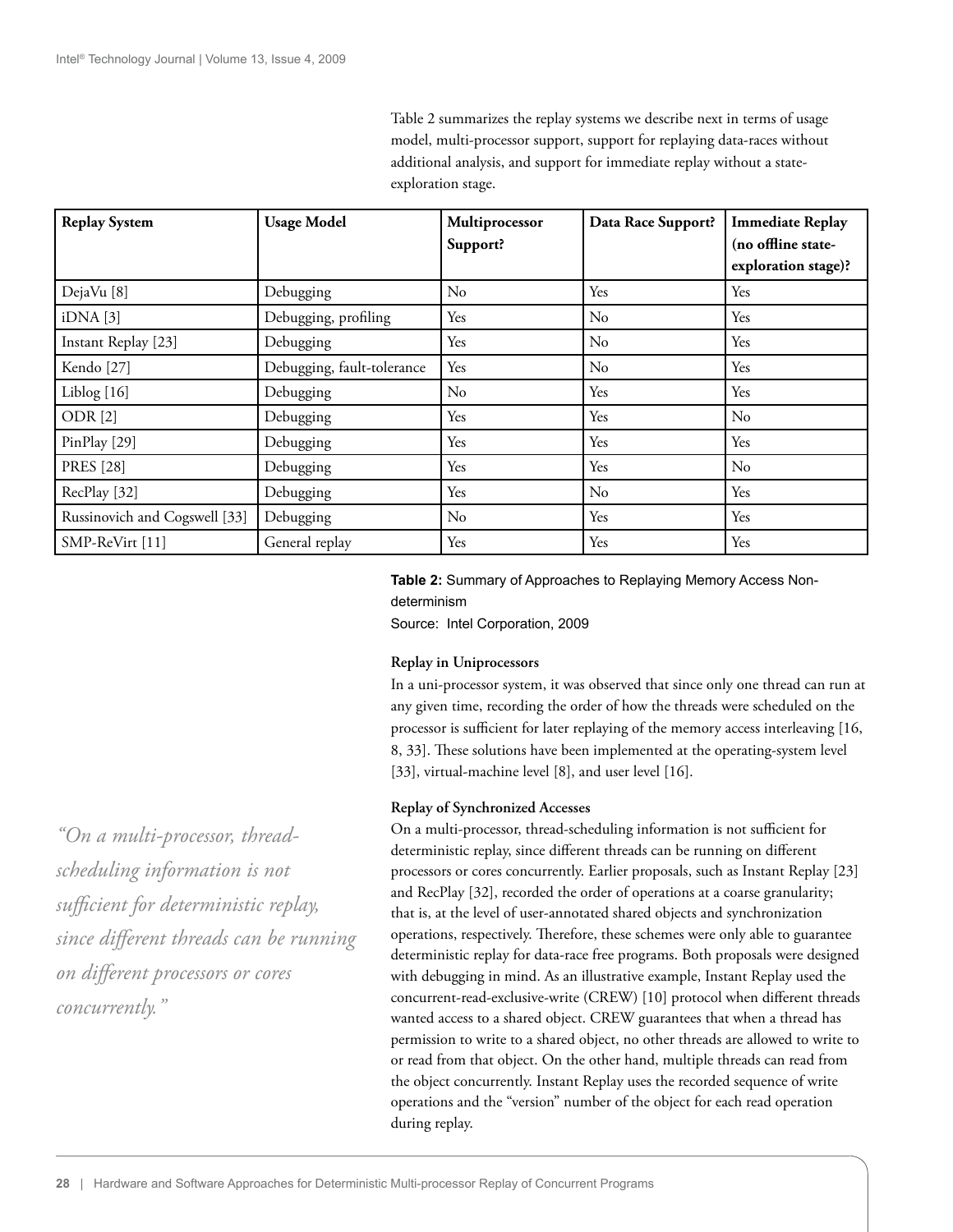Some recent proposals also do not support deterministic replay of programs with data races. iDNA [3] schedules a thread's execution trace according to instruction sequences that are ordered via synchronization operations. Kendo [27] offers deterministic multi-threading in software by assuring the same sequence of lock acquisition for a given input. While not technically a replay system, Kendo also requires that programs be correctly synchronized. Kendo's usage models include debugging and support for fault-tolerant replicas.

#### **Replay with State-exploration**

ODR [2] and PRES [28] are two novel approaches that facilitate replay debugging, but are not able to immediately replay an application, given the log data during the logging phase. Instead, they intelligently explore the space of possible program execution paths until the original output or bug is reproduced. Such analysis must be done off -line, but ODR and PRES gain in having smaller logging phase overtimes (since they log less data) compared to software schemes that provide for immediate replay.

#### **PinPlay and SMP-ReVirt**

PinPlay [29] and SMP-ReVirt [11, 14] provide for immediate replay, and they order shared memory operations rather than coarse-grained objects.

PinPlay's approach is to implement a software version of the flight data recorder (FDR) [37]. FDR exploits cache coherence messages to find memory access dependencies and to order pairs of instructions.

SMP-ReVirt is a generalization of the CREW protocol for shared objects in Instant Replay [23] to shared pages of memory. A given page in memory can only be in a state that is concurrently read or exclusively written during the logging phase. These access controls are implemented by changing a thread's page permissions — read-access, write-access, or no-access for a given page — during the system's execution. For example, if a thread wants to write to a page and thus needs to elevate its permission to write-access, all other threads must have their permissions reduced to no-access first. Each thread has its own log. When a thread has its page permission elevated during logging, it logs the point at which it received the elevated permission and the points where the other threads reduced their page permissions. Additionally, the threads that had their permissions reduced log the same points where their permissions were reduced. SMP-ReVirt specifies these "points" in the execution of the system by means of instruction counts. The instructions count of each processor is also updated in a globally visible vector. Thus, during replay, when a thread encounters a page permission elevation entry, it waits until the other permission-reducing threads reach the instruction count value indicated in the log. On the other hand, when a thread encounters a page permission reduction entry, it updates the global vector with its instruction count.

*"iDNA [3] schedules a thread's execution trace according to instruction sequences that are ordered via synchronization operations."*

*"FDR exploits cache coherence messages to fi nd memory access dependencies and to order pairs of instructions."*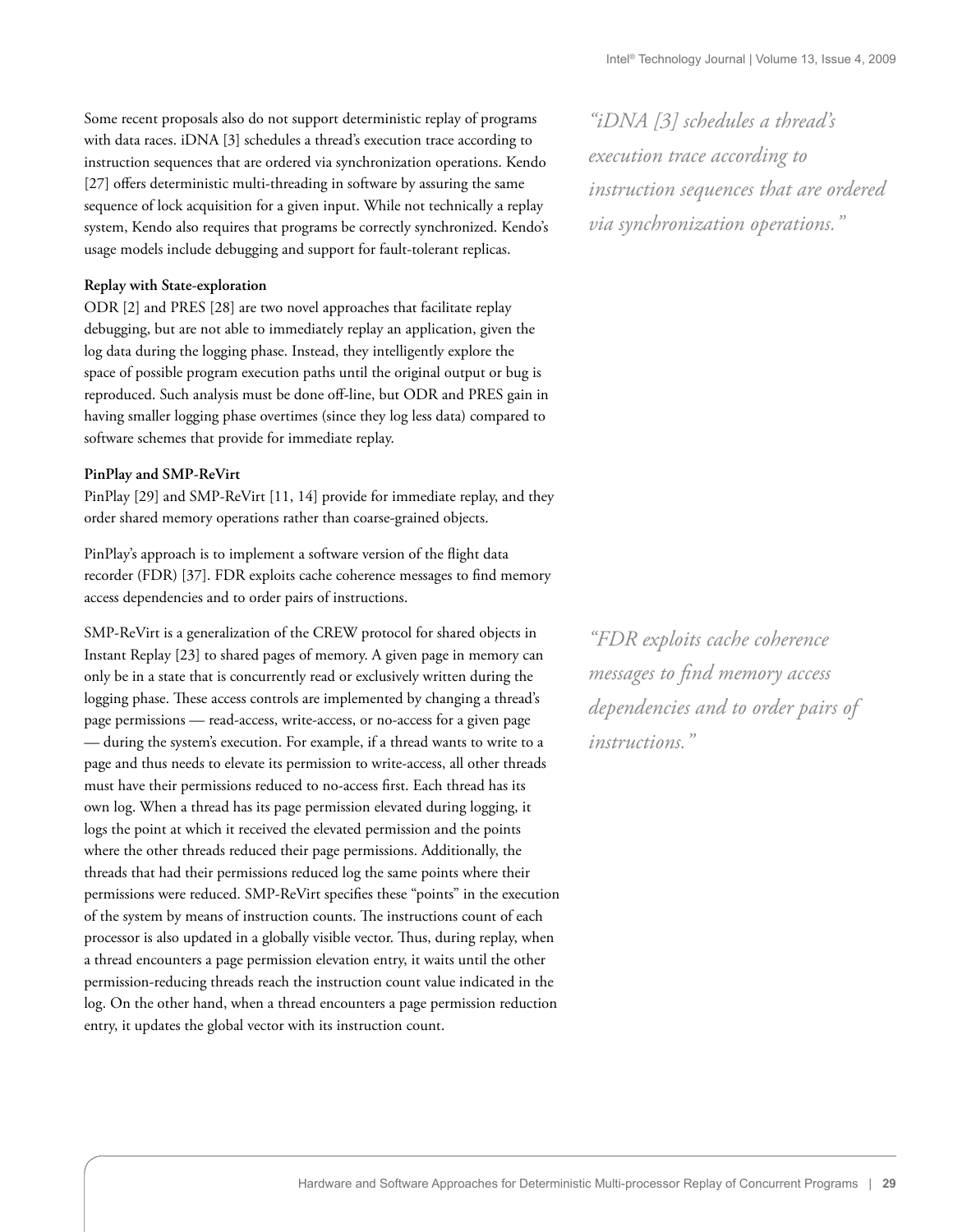*"Enforcing input determinism in software seems to be a reasonable approach, considering the low overhead."*

*"Another challenge with softwarebased schemes is their ability to pinpoint asynchronous events during replay."*

*"In the end, the selection of an appropriate replay system depends on the usage model."*

#### **Challenges in Software-only Deterministic Replay**

It has been shown that designing a software-only solution for recording and replaying input non-determinism is reasonable in terms of execution speed, and it can be done with an overhead of less than ten percent [20, 28, 36]. It is difficult to compare and summarize input log size growth rates for the different approaches discussed here, since different approaches log different events, may compress the log differently, and use different applications as their benchmarks. However, it can be noted that Flashback's [36] log size is linear to the number of system call invocations. Other similar input logging techniques may likely exhibit similar behavior. In short, enforcing input determinism in software seems to be a reasonable approach, considering the low overhead.

Conversely, the overhead incurred in enforcing memory access interleaving in software is a different story. SMP-ReVirt [11, 14] and PinPlay [29] allow for the most flexible and immediate replay, but they incur a huge overhead. Since SMP-ReVirt instruments and protects shared memory at the page level of granularity, it has issues with false sharing and page contention [28], especially as the number of processors increases [14]. With four CPUs, the logging phase runtime of an application in SMP-ReVirt can be up to 9 times that of a native run [14]. PinPlay, like iDNA, which uses dynamic instrumentation and has a 12 to 17 times slowdown [3], cannot be turned on all the time.

The rest of the schemes previously described for replaying multi-threaded applications are either less flexible (uniprocessor only [8, 16, 33], data-race free programs only [3, 23, 27, 32]), or they trade off short on-line recording times with potentially long off-line state exploration times for replay [2, 28].

Another challenge with software-based schemes is their ability to pinpoint asynchronous events during replay. This issue was exemplified earlier in reference to asynchronous signals and interrupts. While some replay schemes choose to use hardware performance counters in their implementation [36, 35, 13], others choose to delay the event until a later synchronous event occurs [25, 34, 16]. The latter solution, though simpler, can theoretically affect program correctness, while the former solution requires the use of performance counters that are often inaccurate and non-deterministic [11, 27].

In the end, the selection of an appropriate replay system depends on the usage model. If we are to assume a debugging model where a programmer may not mind waiting a while for a bug to be reproduced, large replay overheads, though not desirable, may be reasonable. In fact, for most of the methods described here, the developers assumed a debugging usage model. Alternatively, a fault-tolerance replay model would require that backup replicas be able to keep up with the production replica, and thus good performance would be much more important. Note that performance is not the only factor that should be considered when determining which replay system works best with a usage model. For example, if the usage model is to replay system intrusions, it would be more suitable to use a full-system replay scheme rather than a userapplication replay scheme.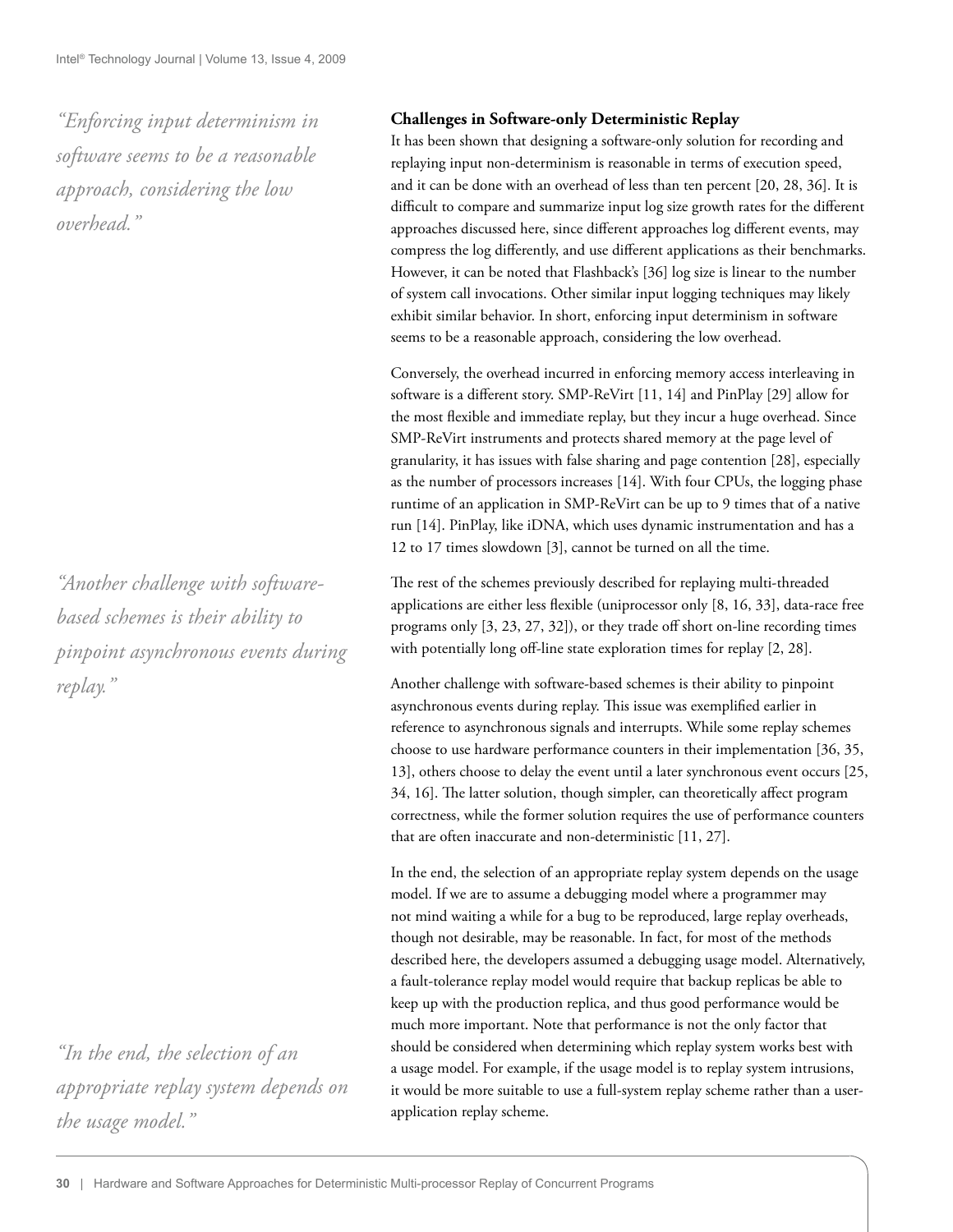## **Hardware Support for Recording Memory Nondeterminism**

Deterministically replaying a program execution is a very difficult problem, as we just described. In addition to logging input non-determinism, existing software approaches have to record the interleavings of shared memory accesses. This can be done at various levels of granularity (e.g., page level or individual memory operations), but as discussed previously, the overhead incurred can be prohibitive and therefore detrimental to applications of R&R, such as fault-tolerance. For this reason, there has been a lot of emphasis on providing hardware support for logging the interleavings of shared memory accesses more efficiently. We call the proposed mechanisms for logging the order in which memory operations interleave memory race recorders (MRR).

Prior work on hardware support for MRR piggybacks on timestamps located on cache coherence messages and logs the outcome of memory races by using either a *point-to-point* or a *chunk-based* approach. In this section we describe these two approaches and suggest directions for making them practical in modern multi-processor systems.

#### **Point-to-point Approach**

In point-to-point approaches [26, 37], memory dependencies are tracked at the granularity level of individual shared memory operations. In this approach, each memory block has a timestamp, and each memory operation updates the timestamp of the accessed block. In general, a block can be anything ranging from a memory word to multiple memory words [37, 31]. We now describe the FDR [37], a state-of-the-art implementation of a point-to-point MRR approach.

FDR augments each core in a multi-processor system with an instruction counter (IC) that counts retired instructions. FDR further augments each cache line with a cache instruction count (CIC) that stores the IC of the last store or load instruction that accessed the cache line (see Figure 1). When a core receives a remote coherence request to a cache line, it includes the corresponding CIC and its core ID in the response message. The requesting core can then log a dependency by storing the ID and CIC of the responding core and the current IC of the requesting core. To reduce the amount of information logged by the requesting core, a dependency is logged only if it cannot be inferred by a previous one. This optimization is called *transitive reduction*. For example, in Figure 1, only the dependency from *T1:W(b) to T2:R(b)* is logged, as *T1:R(a) to T2:W(a)* is consequentially implied by *T1:W(b) to T2:R(b)*. Transitive reduction is implemented by augmenting each core with a vector instruction count that keeps track of the latest CIC received by each core.

*"There has been a lot of emphasis on providing hardware support for logging the interleavings of shared memory accesses more efficiently.*"



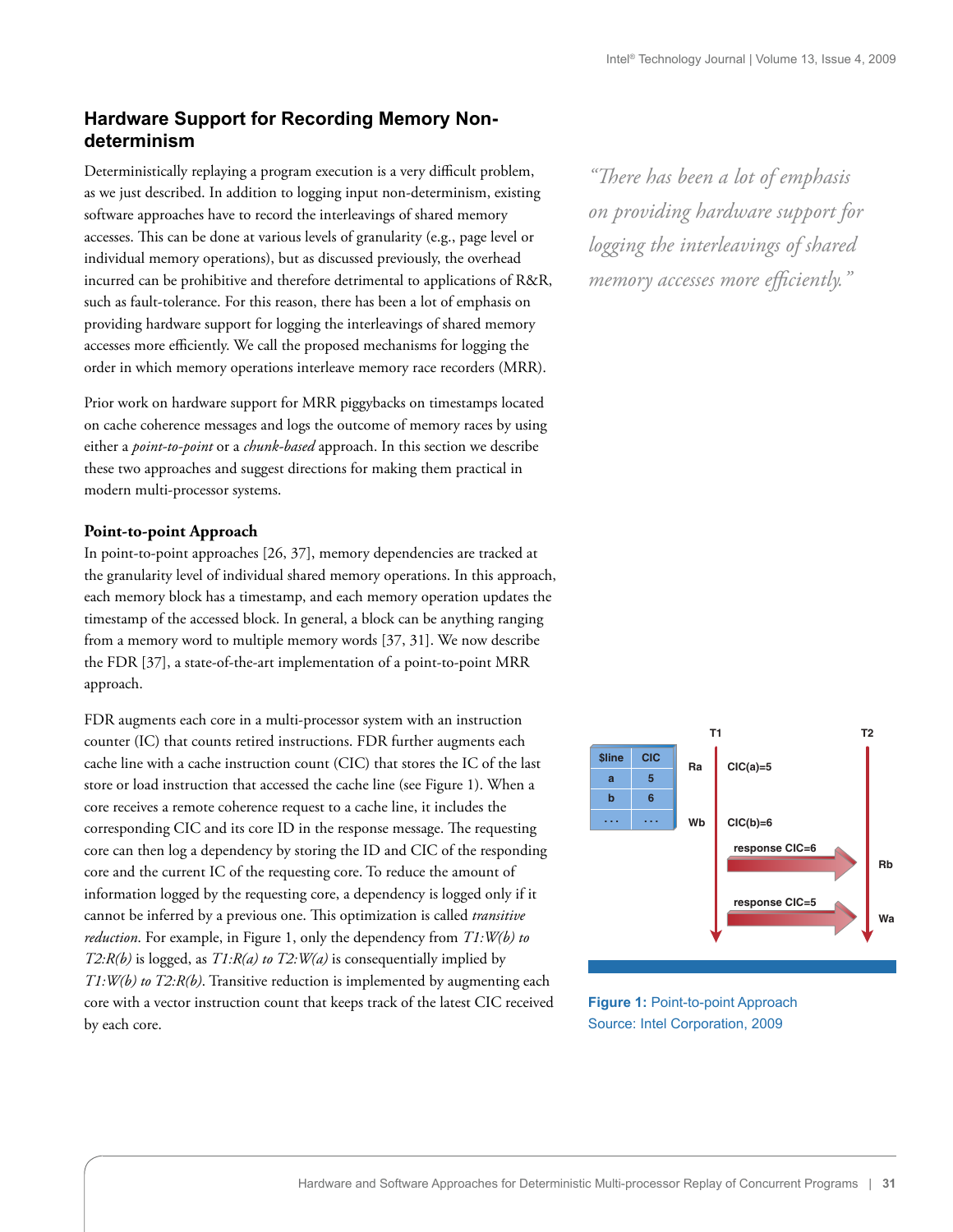

**Figure 2:** Chunk-based Approach Source: Intel Corporation, 2009

*"If a conflict is detected with a chunk, its signatures are cleared and the chunk is squashed and re-executed."*

#### **Chunk-based Approach**

A chunk defines a block of memory instructions that executes in isolation, i.e., without a remote coherence request intervening and causing a conflict. Chunks are represented by using signatures, which are hardware implementations of Bloom Filters. Signatures are used to compactly represent sets of locally accessed read or write memory addresses and to disambiguate a remote shared memory reference against them. A conflict with the signatures ends a chunk and clears the signatures.

Similar to point-to-point approaches, chunk-based approaches can also take advantage of transitive reduction to reduce the amount of logged information. As shown in Figure 2, the remote read  $T2:R(b)$  conflicts with the write signature of T1 and causes T1 to end its chunk and to clear its signatures. Consequently, the request *T2:W(a)* does not conflict and the dependency *T1:R(a) to T2:W(a)* is implied. In contrast to point-to-point approaches in which a timestamp is stored with each memory block, chunk-based approaches only need to store a timestamp per core to order chunks between threads.

We now describe two similar implementations of chunk-based approaches.

#### **Rerun**

In Rerun [18], episodes are like chunks. Rerun records a memory dependency by logging the length of an episode along with a timestamp. To identify the episodes that need to be logged, Rerun augments each core with a read and a write signature that keep track of the cache lines read and written by that core during the current episode, respectively. When a cache receives a remote coherence request, it checks its signatures to detect a conflict. If a conflict is detected, the core ends its current episode, which involves clearing the read and write signatures, creating a log entry containing the length of the terminating episode along with its timestamp, and updating the timestamp value. The timestamp represents a scalar clock maintained by each core to provide a total order among the episodes. The cores keep their timestamp up to date by piggybacking them on each cache coherence reply.

Deterministic replay is achieved by sequentially executing the episodes in order of increasing timestamps. To do so, a replayer typically examines the logs to identify which thread should be dispatched next and how many instructions it is allowed to execute until an episode of a different thread needs to be replayed.

#### **DeLorean**

Similar to Rerun, DeLorean [24] also logs chunks by using signatures, but does so in a different multi-processor execution environment. In this environment, cores continuously execute chunks that are separated by register checkpoints. A chunk execution in this environment is speculative, i.e., its side effects are visible to other cores only until after commit. Before a chunk can commit, however, its signatures are compared against the signatures of other chunks to detect conflicts. If a conflict is detected with a chunk, its signatures are cleared and the chunk is squashed and re-executed. While such an execution environment is not standard in today's multi-processors, it has been shown to perform well [7]. The required hardware extensions are similar to hardwaresupported transactional memory systems [22].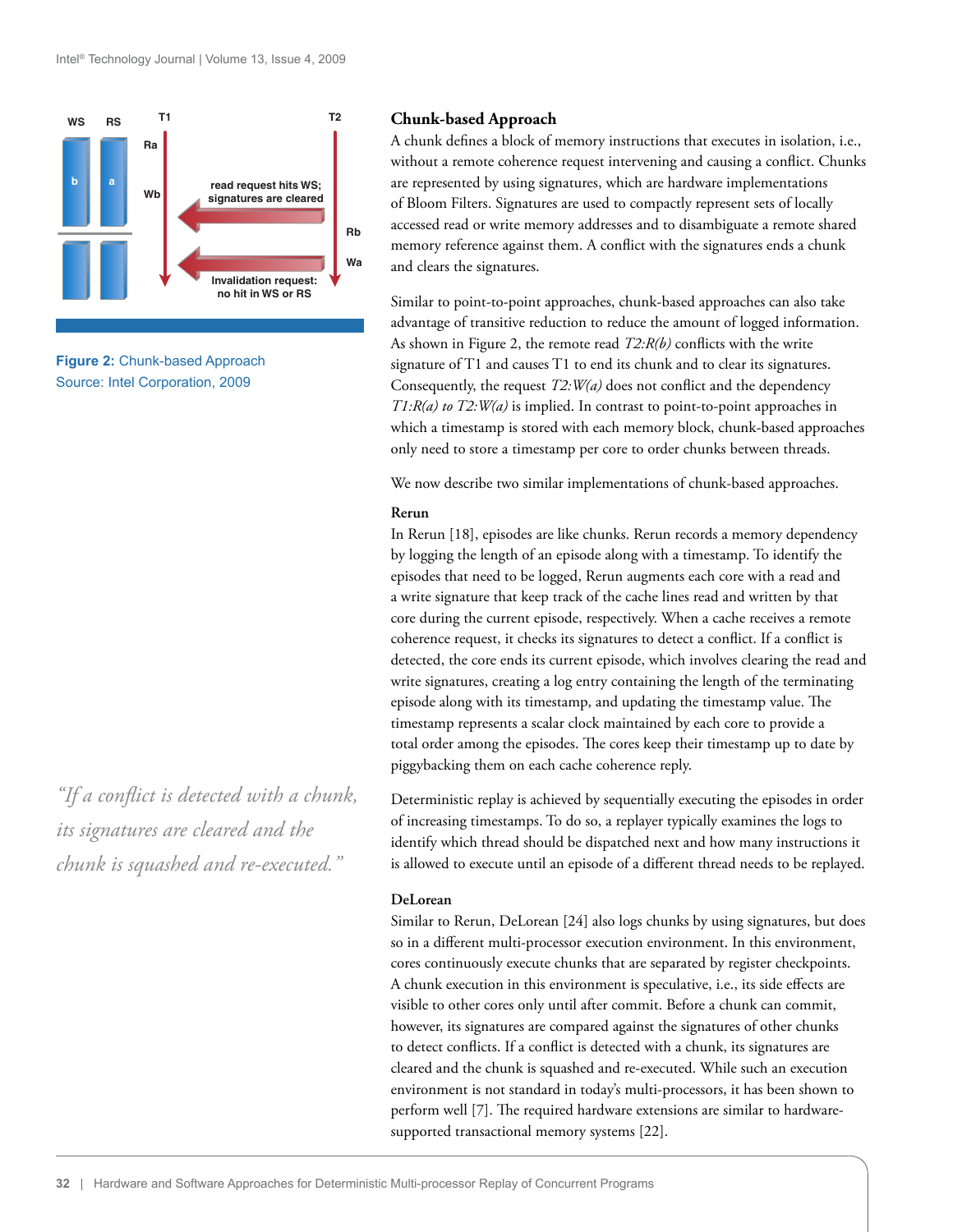To enable deterministic replay, DeLorean logs the total order of chunk commits. Because in this execution environment chunks have a fixed size, e.g., 1000 dynamic instructions, no additional information needs to be logged, except in the rare cases where chunks need to end early because of events such as interrupts. Consequently, the log size of DeLorean is about one order of magnitude smaller than in Rerun. DeLorean can even reduce the log size by another order of magnitude when operating in *PicoLog* mode. In this execution mode, the architecture commits chunks in a deterministic order, e.g., round robin. Although this execution mode sacrifices performance, DeLorean only needs to log the chunks that end due to non-deterministic events, such as interrupts.

#### **Making Memory Race Recorders Practical for Modern CMPs**

MRR approaches discussed so far are effective in logging the events required for deterministic replay, but they also impose some non-negligible amount of complexity and performance cost that can preclude hardware vendors from deploying similar solutions in real products. In this section, we pinpoint some of these issues and discuss possible ways to remedy them.

#### **Implementation Complexity**

Showstoppers with previous MRR approaches are the implementation complexity of proposed techniques and their associated hardware cost.

With point-to-point approaches, for instance, a hardware estate for storing the timestamp of each accessed memory block is required. If the granularity of a memory block is a cache line, then each cache line must be augmented with storage for the timestamp. Because a cache line eviction throws away the information stored into it, the timestamp must also be stored at the next cache level to reduce logging frequency. FDR estimates this cost to be ~6 percent of the capacity of a 32KB L1 cache.

The main hardware cost associated with chunk-based approaches lies in the storage required for signatures. In Rerun, for instance, the authors suggest using 1024-bit signatures to store read memory addresses and 256-bit signatures to store written memory addresses. In contrast to point-to-point approaches, these changes do not require modifications to the cache sub-system and are therefore less invasive. However, there is some complexity involved in implementing signatures. The authors in [30] show that implementing signatures in modern CMPs involves subtle interactions with the hierarchy and policy decisions of on-chip caches. The authors show that the signature placement in a multi-level cache hierarchy can degrade performance by increasing the traffic to the caches. They propose hybrid L1/L2 signature placement strategies to mitigate this performance degradation.

*"The log size of DeLorean is about one order of magnitude smaller than in Rerun."*

*"Showstoppers with previous MRR approaches are the implementation complexity of proposed techniques and their associated hardware cost."*

*"# e main hardware cost associated with chunk-based approaches lies in the storage required for signatures."*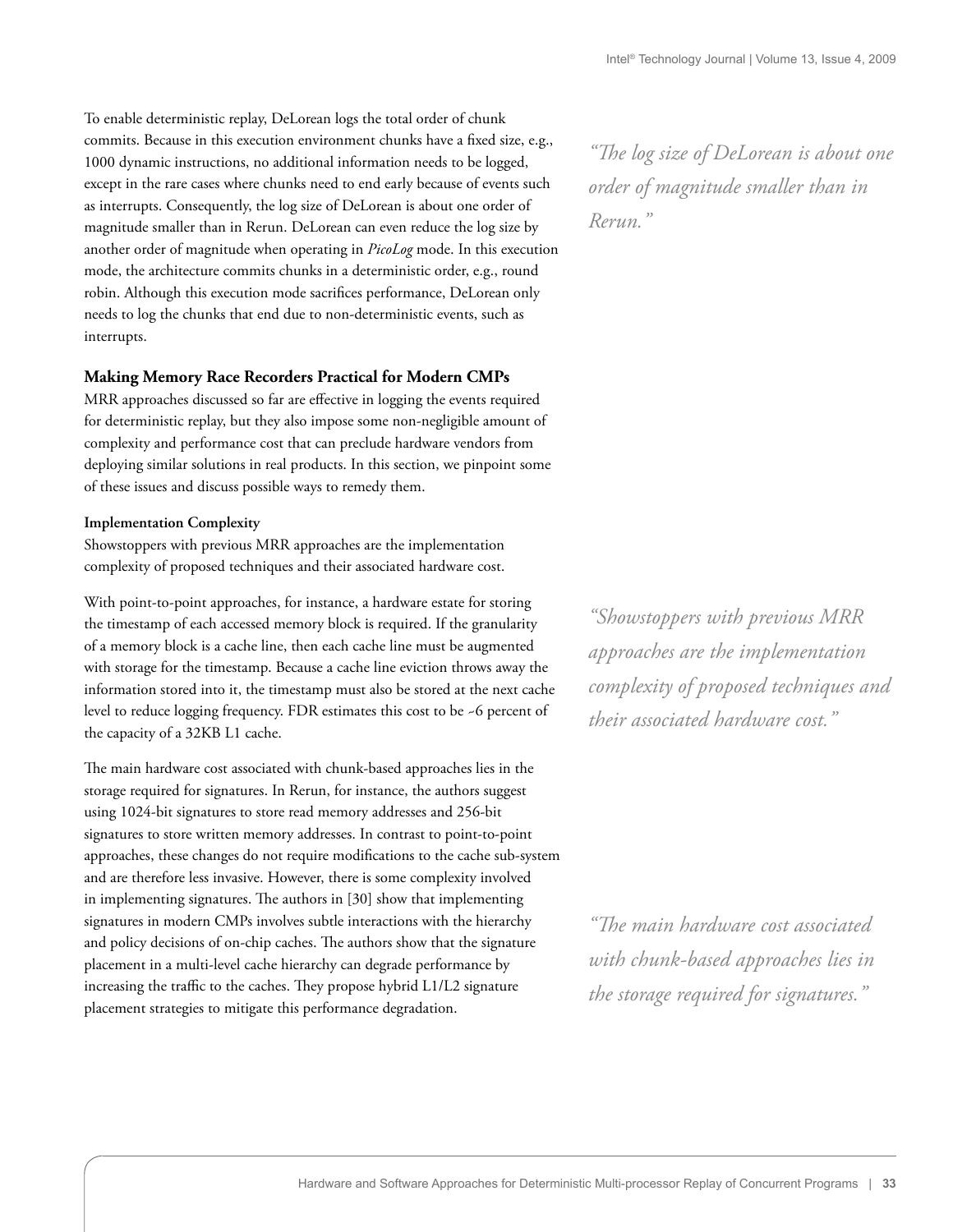#### **Performance Overhead**

With the exception of DeLorean, all MRR approaches discussed in this section must piggyback on cache coherence messages to maintain ordering among events in the system. For instance, in FDR, the core ID and the CIC are piggybacked on each coherence reply to log a point-to-point dependency between two instructions from different threads, whereas in Rerun a timestamp is piggybacked on each coherence reply to maintain causal ordering between chunks. This overhead can hurt performance by putting a lot of pressure on the bandwidth. FDR and Rerun, for instance, report a performance cost of ~10 percent, an estimation based on functional simulation. Ideally, we want this coherence traffic overhead to be nonexistent in real implementations of MRR. One way to attain this objective with a chunk-based approach has recently been proposed in [30]. The authors make the observation that maintaining causality at the chunk boundary is all that is needed to order chunks. Doing so eliminates the requirement to piggyback a timestamp on each coherence message. Using this approach, they show that the coherence traffic overhead can be reduced by several orders of magnitude compared to Rerun or FDR.

#### **Replay Performance**

As discussed previously, there are plenty of applications that can benefit from deterministic replay. Each of these applications places different replay speed requirements on the system. For instance, while an application developer can easily accommodate slow replay during debugging, this is not the case for high-availability applications in which the downtime window during recovery must be shortened. Slow replay in this case can have devastating effects on the system. Instead, we would like a second machine to continuously replay the execution of the primary machine at a similar speed, and to be able to take over instantly if the primary fails. Ideally, we do not want a R&R system to be constrained by speed, because such a constraint would limit the system's scope and restrict its applicability. Therefore, techniques are needed to improve the replay speed of MRR approaches.

DeLorean and FDR can replay a program at production run speed. In DeLorean, this is achieved by replaying chunks in parallel and re-synchronizing them according to the same commit order as recorded during their original execution. With FDR, threads are replayed in parallel and are only resynchronized at the locations corresponding to the point-to-point dependencies recorded during their original execution. Neither FDR nor DeLorean, however, is a likely choice for a practical MRR implementation today. As discussed previously, the complexity of FDR is a major showstopper in modern CMPs. For DeLorean, the execution environment it assumes is not standard in today's multi-processors.

*"# e authors make the observation that maintaining causality at the chunk boundary is all that is needed to order chunks."*

*"DeLorean and FDR can replay a program at production run speed."*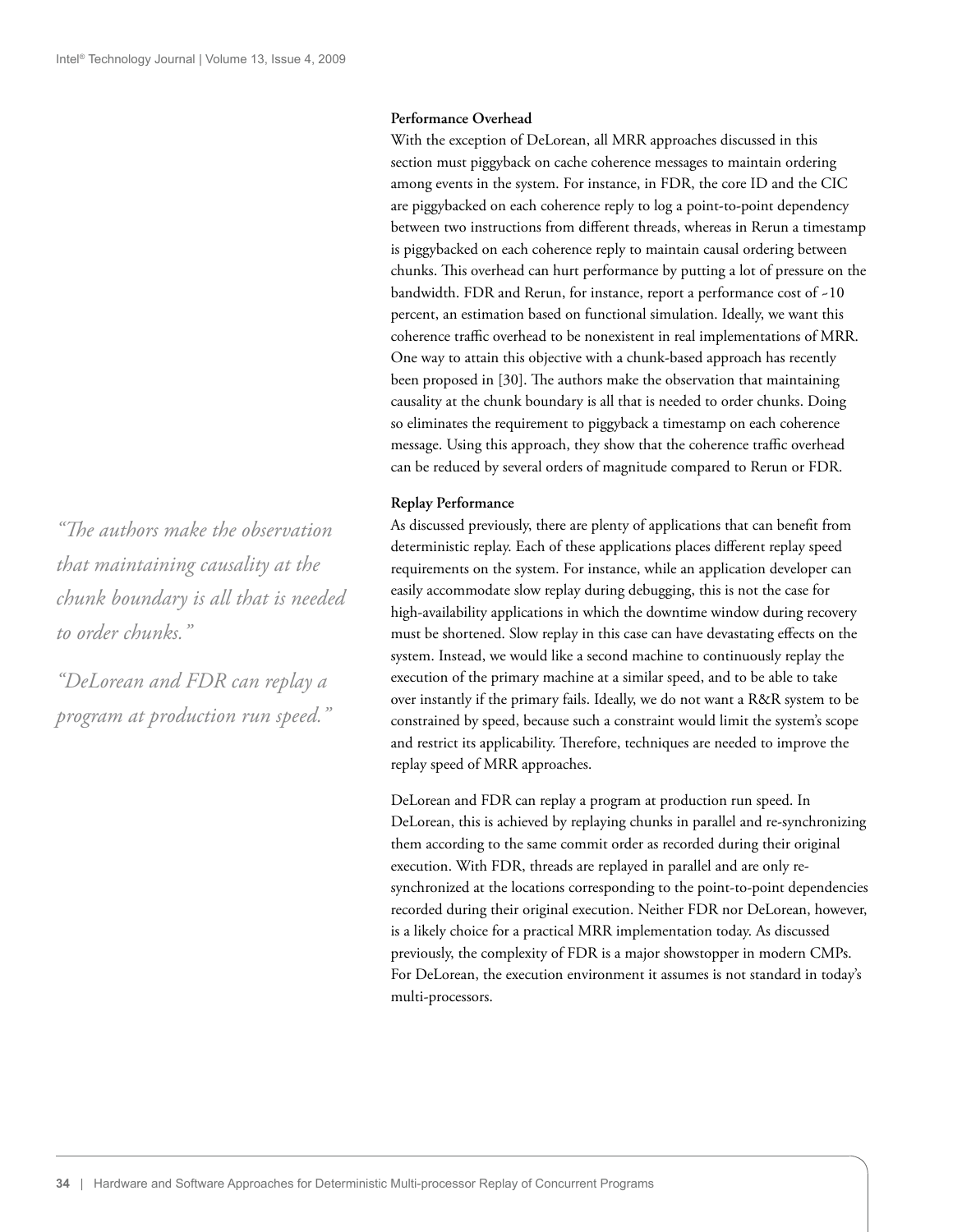Replaying episodes in Rerun is done sequentially, following increasing timestamp order. As such, Rerun cannot therefore meet the replay speed requirement of DMR usage models, such as fault-tolerance. As an alternative to Rerun, the authors in [30] have proposed a chunk-based replay scheme called a concurrent chunk region. A concurrent chunk region defines a set of chunks that can be replayed in parallel, because each chunk in such a region features the same timestamp as the chunk in other regions. To build such concurrent chunk regions, whenever a chunk must terminate due to a conflict, for instance, all chunks with similar timestamps must also be terminated simultaneously. Therefore, concurrent chunk regions trade off replay speed for  $log size$ . The authors in [30] have shown that, by using concurrent chunk regions, replay speed can be improved by several orders of magnitude at the cost of moderate log size increases.

# **Conclusions**

In this article we presented a comprehensive survey of DMR techniques to deal with multi-threaded program execution on CMP machines. We showed that software-only implementations of DMR are quite effective in recording and replaying concurrent programs, but they suffer from performance limitations that can restrict their applicability. To improve on performance, the memory non-determinism of multi-threaded programs must be recorded more efficiently. We described the hardware support needed to deal with fine-grained logging of memory interleavings more efficiently, using either point-to-point approaches or chunk-based approaches. Combined with software approaches, these hardware techniques can provide better performance and address a wider range of usage models. However, there are still several remaining challenges that need to be met before a complete solution can be deployed on real hardware. One such challenge involves recording memory non-determinism with non-sequentially consistent memory models. We hope that the discussions presented here help foster the research on DMR and that they stimulate a broader interest in DMR usage models.

*"A concurrent chunk region defi nes a set of chunks that can be replayed in parallel."*

*"To improve on performance, the memory non-determinism of multithreaded programs must be recorded more efficiently..*"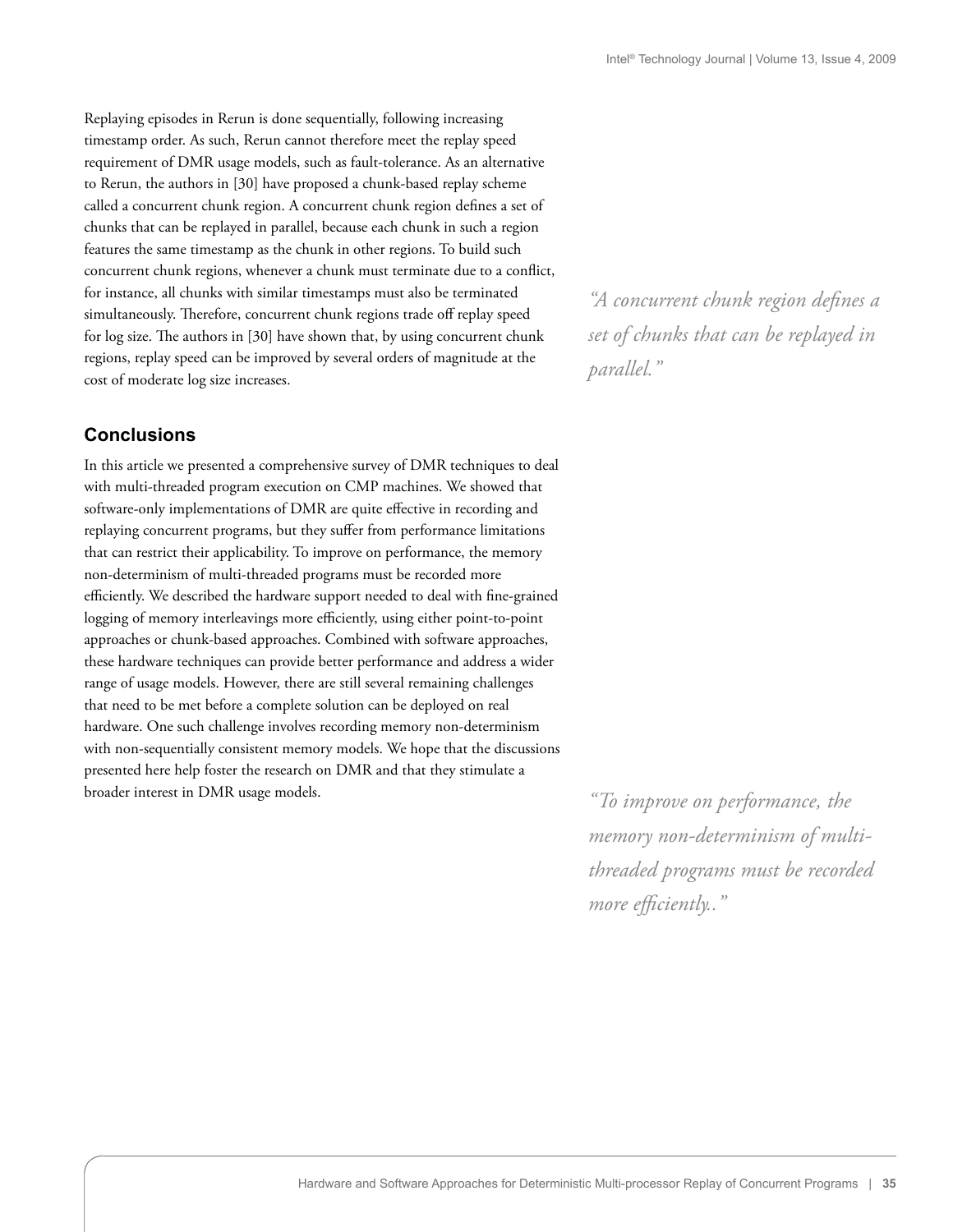### **References**

- [1] H. Agrawal. "Towards automatic debugging of computer programs." PhD thesis, Department of Computer Sciences, Purdue University, West Lafayette, Indiana, 1991.
- [2] G. Altekar and I. Stoica. "ODR: Output-deterministic replay for multicore debugging." In *Proceedings of the ACM SIGOPS 22nd Symposium on Operating Systems Principles*, pages 193-206, 2009.
- [3] S. Bhansali, W.-K. Chen, S. de Jong, A. Edwards, R. Murray, M. Drinic, D. Mihocka, and J. Chau. "Framework for instruction-level tracing and analysis of program executions." In *Proceedings of the 2nd International Conference on Virtual Execution Environments*, pages 154-163, 2006.
- [4] B. Boothe. "A fully capable bidirectional debugger." *ACM SIGSOFT Software Engineering Notes*, 25(1), pages 36-37, 2000.
- [5] T. C. Bressoud and F. B. Schneider. "Hypervisor-based fault tolerance." In *Proceedings of the 15th ACM Symposium on Operating Systems Principles*, pages 1-11, 2009.
- [6] K. Buchacker and V. Sieh. "Framework for testing the fault-tolerance of systems including OS and network aspects." In *Proceedings of the 6th IEEE International Symposium on High-Assurance Systems Engineering: Special Topic: Impact of Networking*, pages 95-105, 2001.
- [7] L. Ceze, J. Tuck, P. Montesinos, and J. Torrellas. "BulkSC: Bulk enforcement of sequential consistency." *ACM SIGARCH Computer Architecture News*, 35(2), pages 278-289, 2007.
- [8] J. Choi and H. Srinivasan. "Deterministic replay of Java multithreaded applications." In *Proceedings of the SIGMETRICS Symposium on Parallel and Distributed Tools*, pages 48-59, 1998.
- [9] J. Chow, T. Garfinkel, and P. M. Chen. "Decoupling dynamic program analysis from execution in virtual environments." In *Proceedings of the USENIX Annual Technical Conference*, pages 1–14, 2008.
- [10] P. Courtois, F. Heymans, and D. Parnas. "Concurrent control with readers and writers." *Communications of the ACM*, 14(10), pages 667- 668, 1971.
- [11] G. Dunlap. "Execution replay for intrusion analysis." PhD thesis, EECS Department, University of Michigan, Ann Arbor, Michigan, 2006. Available at *http://www.eecs.umich.edu/~pmchen/papers/dunlap06.pdf*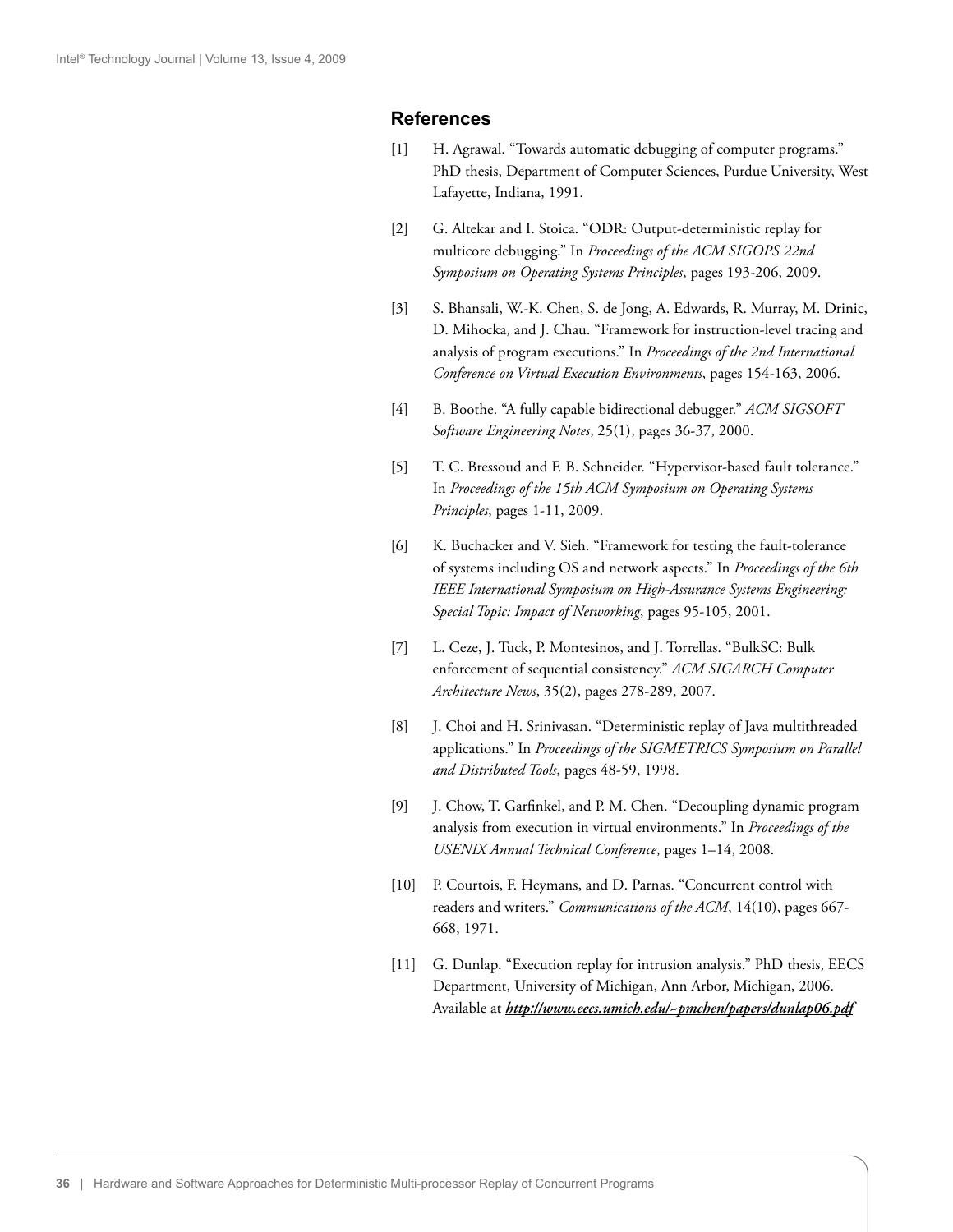- [12] S. King, G. Dunlap, and P. Chen. "Operating system support for virtual machines." In *Proceedings of the 2003 USENIX Technical Conference*, pages 71-84, 2003.
- [13] G. Dunlap, S. King, S. Cinar, M. Basrai, and P. Chen. "ReVirt: Enabling intrusion analysis through virtual-machine logging and replay." *ACM SIGOPS Operating Systems Review*, 36(SI), pages 211-224, 2002.
- [14] G. Dunlap, D. Lucchetti, M. Fetterman, and P. Chen. "Execution replay of multiprocessor virtual machines." In *Proceedings of the Fourth ACM SIGPLAN/SIGOPS International Conference on Virtual Execution Environments*, pages 121-130, 2008.
- [15] S. Feldman and C. Brown. "IGOR: a system for program debugging via reversible execution." In *Proceedings of the 1988 ACM SIGPLAN and SIGOPS Workshop on Parallel and Distributed Debugging*, pages 112- 123, 1988.
- [16] D. Geels, G. Altekar, S. Shenker, and I. Stoica. "Replay debugging for distributed applications." In *Proceedings of the USENIX '06 Annual Technical Conference*, 27, 2006.
- [17] Z. Guo, X. Wang, J. Tang, X. Liu, Z. Xu, M. Wu, F. Kaashoek, and Z. Zhang. "R2: An application-level kernel for record and replay." In *Proceedings of the 8th USENIX Symposium on Operating System Design and Implementation*, pages 193-208, 2008.
- [18] D. Hower and M. Hill. "Rerun: Exploiting episodes for lightweight memory race recording." *ACM SIGARCH Computer Architecture News*, 36(3), pages 265-276, 2008.
- [19] A. Joshi, S. King, G. Dunlap, and P. Chen. "Detecting past and present intrusions through vulnerability-specific predicates." In *Proceedings of the Twentieth ACM Symposium on Operating Systems Principles*, pages 91-104, 2005.
- [20] S. King, G. W. Dunlap, and P. M. Chen. "Debugging operating systems with time-traveling virtual machines." In *Proceedings of the USENIX Annual Technical Conference*, 1, 2005.
- [21] L. Lamport. "Time, clocks and the ordering of events in a distributed system." *CACM*, 21(7):558–565, 1978.
- [22] J. Larus and R. Rajwar. *Transactional Memory*. Morgan & Claypool, 2006.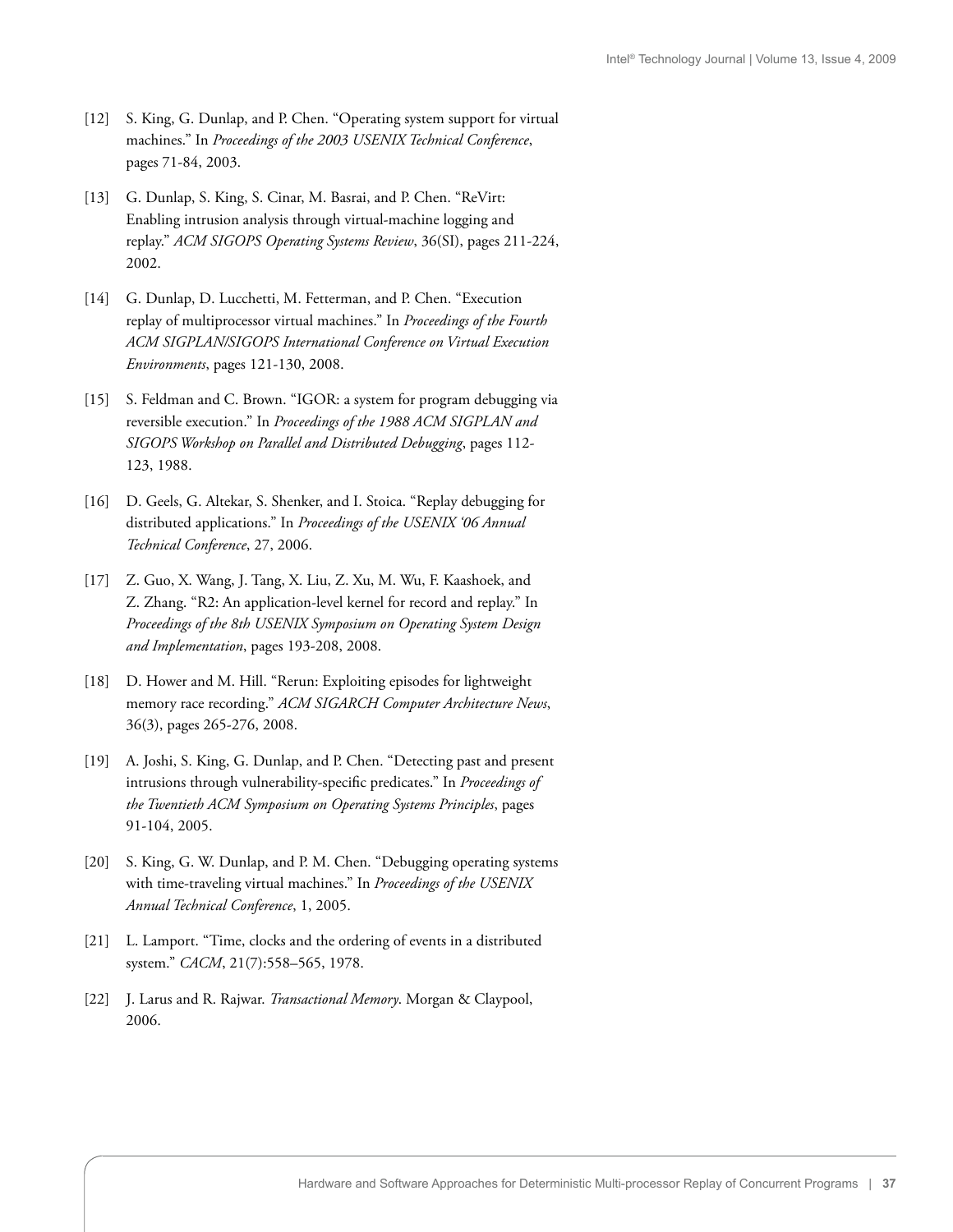- [23] T. LeBlanc and J. Mellor-Crummey. "Debugging parallel programs with instant replay." *IEEE Transactions on Computers*, 36(4), pages 471-482, 1987.
- [24] P. Montesinos, L. Ceze, and J. Torrellas. "DeLorean: Recording and deterministically replaying shared-memory multiprocessor execution efficiently." In *Proceedings of the 35th International Symposium on Computer Architecture*, pages 289-300, 2008.
- [25] P. Montesinos, M. Hicks, S. T. King, and J. Torrellas. "Capo: Abstractions and software-hardware interface for hardware-assisted deterministic multiprocessor replay." In *Proceedings of the 14th International Conference on Architectural Support for Programming Languages and Operating Systems*, pages 73-84, 2009.
- [26] S. Narayanasamy, G. Pokam, and B. Calder. "Bugnet: Continuously recording program execution for deterministic replay debugging." In *Proceedings of the 32nd Annual International Symposium on Computer Architecture*, pages 284-295, 2005.
- [27] M. Olszewski, J. Ansel, and S. Amarasinghe. "Kendo: Efficient deterministic multithreading in software." In *Proceedings of the 14th International Conference on Architectural Support for Programming Languages and Operating Systems*, pages 97-108, 2009.
- [28] S. Park, Y. Zhou, W. Xiong, Z. Yin, R. Kaushik, K. Lee, and S. Lu. "PRES: Probabilistic replay with execution sketching on multiprocessors." In *Proceedings of the ACM SIGOPS 22nd Symposium on Operating Systems Principles*, pages 177-192, 2009.
- [29] C. Pereira. "Reproducible user-level simulation of multi-threaded workloads." PhD thesis, Department of Computer Science and Engineering, University of California – San Diego, San Diego, California, 2007. Available at *http://cseweb.ucsd.edu/~calder/papers/ thesis-cristiano.pdf*.
- [30] G. Pokam, C. Pereira, K. Danne, R. Kassa, and A. Adl-Tabatabai. "Architecting a chunk-based memory race recorder in modern CMPs." In *Proceedings of the 42nd International Symposium on Microarchitecture*, 2009.
- [31] M. Prvulovic. "CORD: Cost-effective (and nearly overhead-free) order-recording and data race detection." In *Proceedings of the Twelfth International Symposium on High-Performance Computer Architecture*, 2006.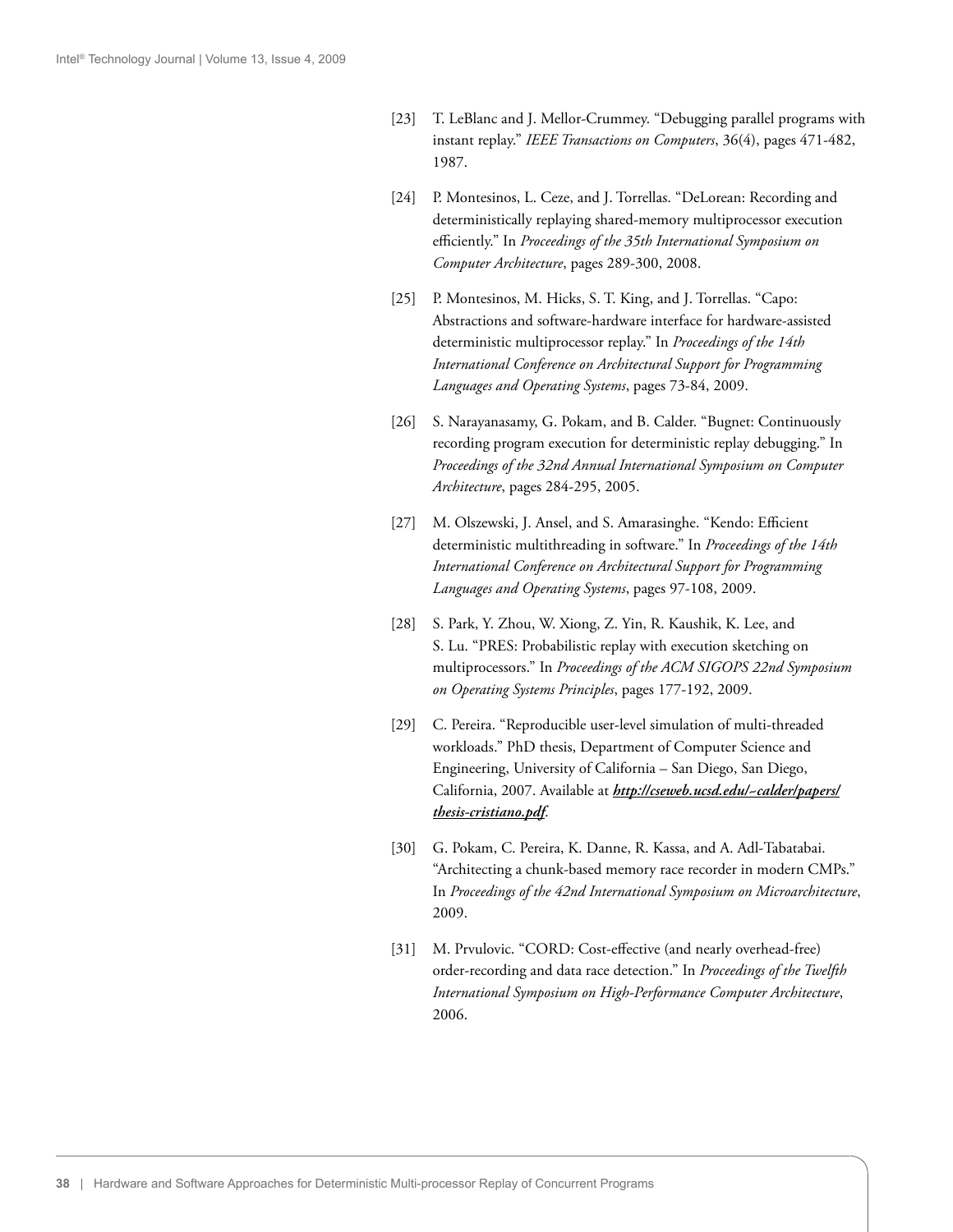- [32] M. Ronsse and K. De Bosschere. "RecPlay: a fully integrated practical record/replay system." *ACM Transactions on Computer Systems*, 17(2), pages 133–152, 1999.
- [33] M. Russinovich and B. Cogswell. "Replay for concurrent nondeterministic shared-memory applications." In *Proceedings of the ACM SIGPLAN 1996 Conference on Programming language Design and Implementation*, pages 258-266, 1996.
- [34] Y. Saito. "Jockey: A user-space library for record-replay debugging." In *Proceedings of the Sixth International Symposium on Automated Analysis-Driven Debugging*, pages 69-76, 2005.
- [35] J. Slye and E. Elnozahy. "Supporting nondeterministic execution in fault-tolerant systems." In *Proceedings of the Twenty-Sixth Annual International Symposium on Fault-Tolerant Computing*, pages 250, 1996.
- [36] S. Srinivasan, S. Kandula, C. Andrews, and Y. Zhou. "Flashback: A lightweight extension for rollback and deterministic replay for software debugging." In *Proceedings of the USENIX Annual Technical Conference*, 3, 2004.
- [37] M. Xu, R. Bodik, and M. Hill. "A flight data recorder for enabling full-system multiprocessor deterministic replay." In *Proceedings of the 30th Annual International Symposium on Computer Architecture*, pages 122-135, 2003.
- [38] M. Xu, V. Malyugin, J. Sheldon, G. Venkitachalam, B. Weissman, and VMWare Inc. "Retrace: Collecting execution trace with virtual machine deterministic replay." In *Proceedings of the 3rd Annual Workshop on Modeling, Benchmarking and Simulation*, 2007.
- [39] M. Zelkowitz. "Reversible execution." *Communications of the ACM*, 16(9):566, 1973.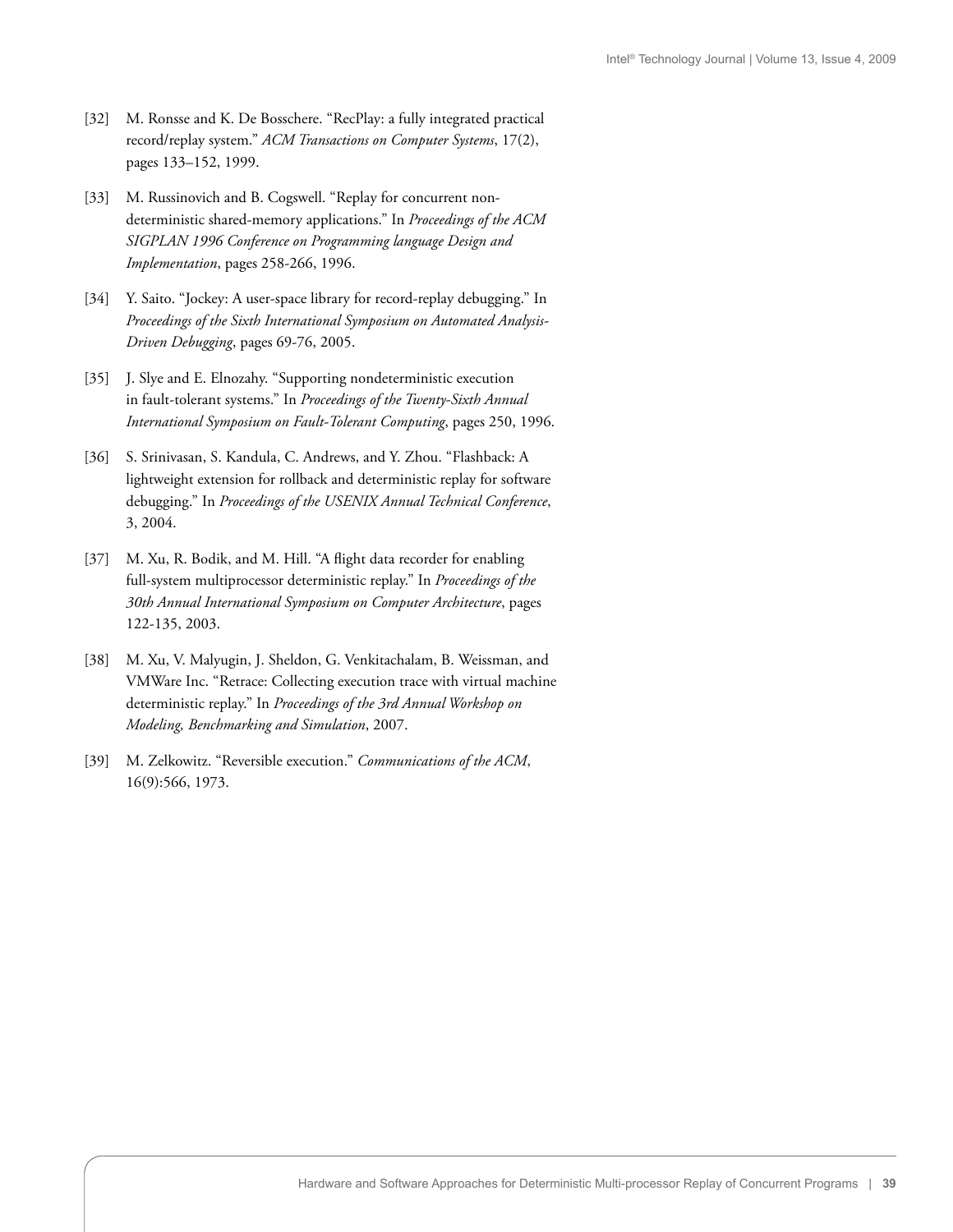### **Authors' Biographies**

**Gilles Pokam** is a Senior Research Scientist in the Microprocessor & Programming Research at Intel Labs. His research interests are in multi-core architectures and software, with a current focus on concurrent programming and programmer productivity. Before joining Intel Labs, he was a researcher at IBM T.J. Watson Research Center in NY, and a postdoctoral research scientist at the University of California, San Diego. He received a PhD degree from INRIA Lab and the University of Rennes I, in France. He is the recipient of the IEEE MICRO Top Picks Award 2006 that recognizes the most significant papers in computer architecture. Gilles is a member of IEEE and ACM. His e-mail is gilles.a.pokam at intel.com.

**Cristiano Pereira** is an Engineer in the Technology Pathfinding and Innovation team, at Intel's Software and Services Group. His research interests are in the areas of hardware support for better programmability of multi-core architectures and software tools to improve programmer's productivity. He received a PhD degree from the University of California, San Diego, in 2007 and a Masters degree from the Federal University of Minas Gerais, Brazil, in 2000. Prior to that, Cristiano worked for a number of small companies in Brazil. He is a member of IEEE. His e-mail is cristiano.l.pereira at intel.com.

**Klaus Danne** is an Engineer in the Microprocessor & Programming Research Group at Intel Labs. His research interests are in multi-core architectures, deterministic replay, design emulation, and reconfigurable computing systems. He received a PhD degree and Masters degree from the University of Paderborn Germany in 2006 and 2002, respectively. His e-mail is klaus.danne at intel.com.

**Lynda Yang** is a graduate student in Computer Science at the University of Illinois at Urbana-Champaign. Her research interests are in multi-processor architectures and operating systems. She received a BS degree in Computer Science in 2008 from the University of North Carolina at Chapel Hill. Her e-mail is yang61 at illinois.edu.

**Samuel T. King** is an Assistant Professor in the Computer Science Department at the University of Illinois. His research interests include security, experimental software systems, operating systems, and computer architecture. His current research focuses on defending against malicious hardware, deterministic replay, designing and implementing secure web browsers, and applying machine learning to systems problems. Sam received his PhD degree in Computer Science and Engineering from the University of Michigan in 2006.